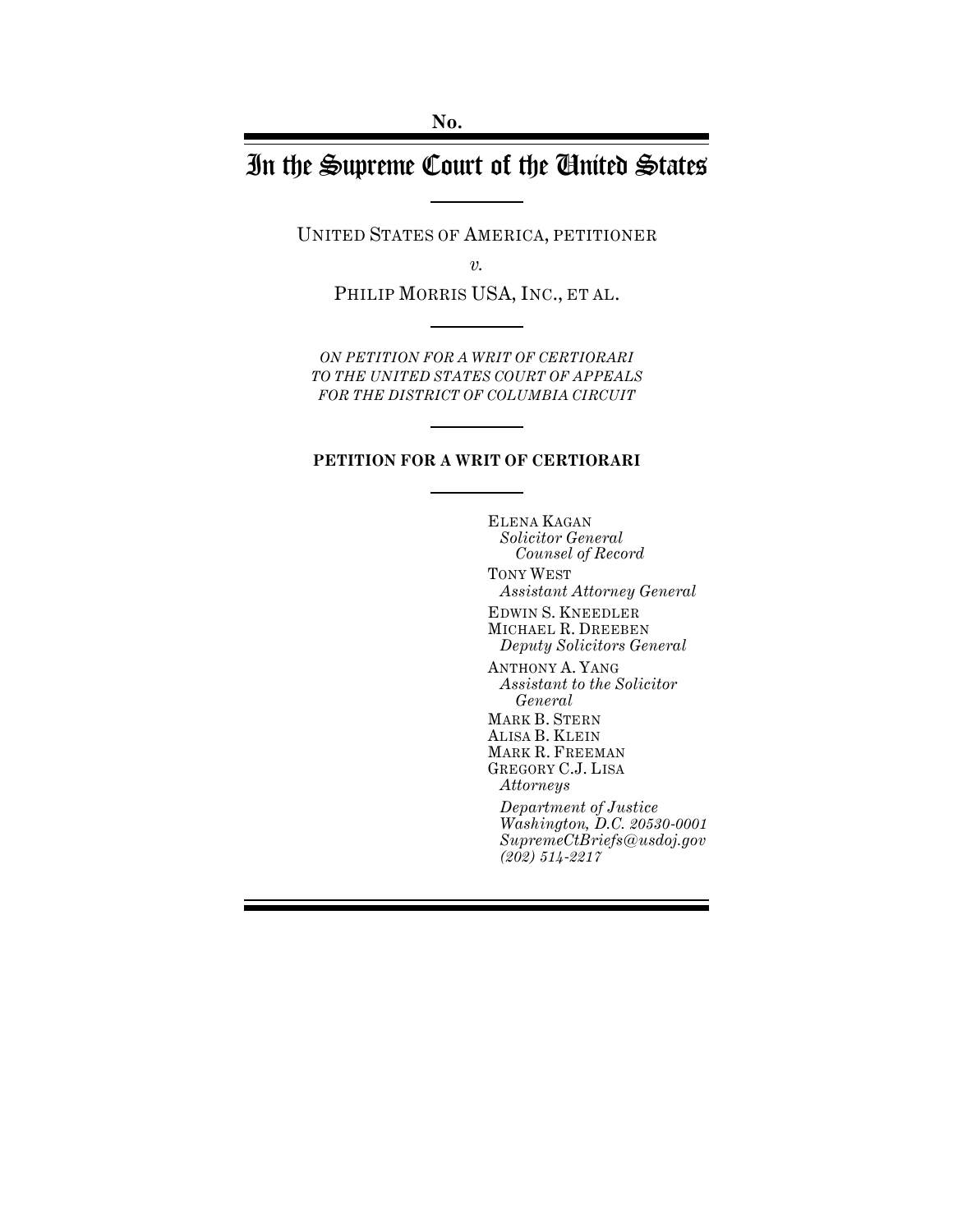#### **QUESTION PRESENTED**

Under 18 U.S.C. 1964(a), a district court has jurisdiction to issue "appropriate orders" to "prevent and restrain" violations of the Racketeer Influenced and Corrupt Organizations Act (RICO), 18 U.S.C. 1961 *et seq*. Respondents were found liable for decades-long RICO violations that entailed a multi-faceted scheme to defraud the American public for the purpose of addicting smokers, deceiving actual and prospective smokers about the health effects and addictive properties of respondents' products, and thereby obtaining revenue from the sale of cigarettes. The question presented is:

Whether 18 U.S.C. 1964(a) categorically bars a district court from ordering disgorgement of ill-gotten gains as well as other equitable relief, such as smokingcessation and public-education remedies, designed to redress the continuing consequences of RICO violations.

(I)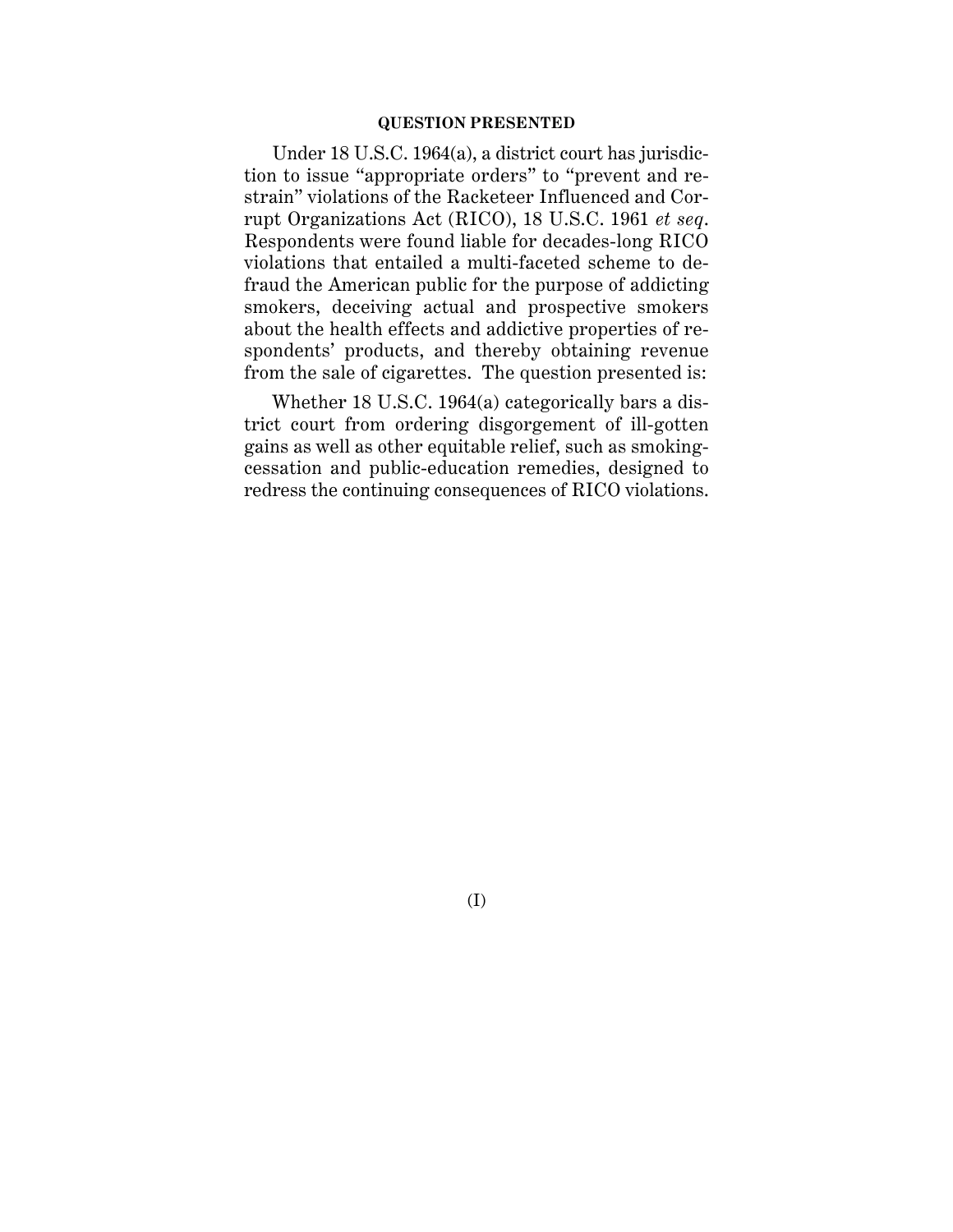## **TABLE OF CONTENTS**

| Page |
|------|
|      |
|      |
|      |
|      |
|      |
|      |
|      |
|      |
|      |
|      |
|      |
|      |
|      |
|      |
|      |
|      |

## **TABLE OF AUTHORITIES**

Cases:

| American Sur. Co. v. Marotta, 287 U.S. 513 (1933)  22                  |
|------------------------------------------------------------------------|
| <i>Boyle v. United States, 129 S. Ct. 2237 (2009)  18</i>              |
| Bridge v. Phoenix Bond & Indem. Co., 128 S. Ct. 2131                   |
|                                                                        |
| <i>Cannon v. University of Chic.</i> , 441 U.S. 677 (1979) $\ldots$ 17 |
| CFTC v. American Metals Exch. Corp., 991 F.2d 71                       |
|                                                                        |
| CFTC v. British Am. Commodity Options Corp.,                           |
| 788 F.2d 92 (2d Cir.), cert. denied, 479 U.S. 853                      |
|                                                                        |
| CFTC v. CO Petro Mktg. Group, Inc., 680 F.2d 573                       |
|                                                                        |

(III)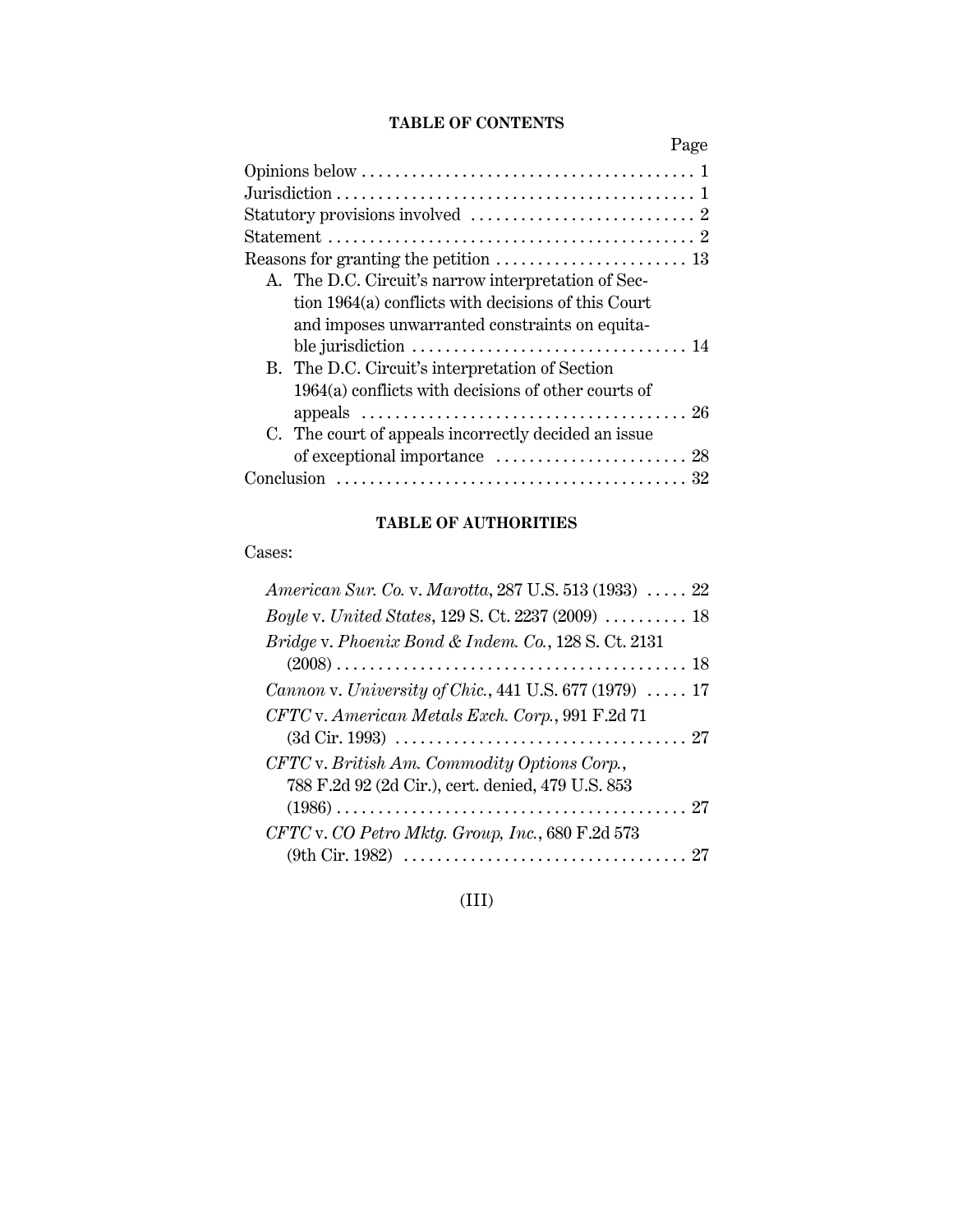| Cases-Continued:                                          | Page |
|-----------------------------------------------------------|------|
| CFTC v. Hunt, 591 F.2d 1211 (7th Cir. 1979)  27           |      |
| CFTC v. Wilshire Inv. Mgmt. Co., 531 F.3d 1339            |      |
|                                                           |      |
| Federal Land Bank v. Bismarck Lumber Co., 314             |      |
|                                                           |      |
| Ford Motor Co. v. United States, 405 U.S. 562 (1972)  20  |      |
| FDA v. Brown & Williamson Tobacco Corp.,                  |      |
|                                                           |      |
| FTC v. Gem Merch. Corp., 87 F.3d 466 (11th Cir.           |      |
|                                                           |      |
| ICC v. B&T Transp. Co., 613 F.2d 1182 (1st Cir. 1980)  27 |      |
|                                                           |      |
| Meghrig v. KFC W., Inc., 516 U.S. 479 (1996)  25, 26      |      |
|                                                           |      |
| Mitchell v. Robert DeMario Jewelry, Inc., 361 U.S.        |      |
|                                                           |      |
| Pacific Bell Tel. Co. v. Linkline Commc'ns, Inc.,         |      |
|                                                           |      |
| Phelps Dodge Corp. v. NLRB, 313 U.S. 177 (1941)  22       |      |
| Porter v. Warner Holding Co., 328 U.S. 395                |      |
|                                                           |      |
| Richard v. Hoechst Celanese Chem. Group, Inc.,            |      |
| 355 F.3d 345 (5th Cir. 2003), cert. denied, 543 U.S.      |      |
| Russello v. United States, 464 U.S. 16 (1983)  18         |      |
| SEC v. First City Fin. Corp., 890 F.2d 1215 (D.C. Cir.    |      |
|                                                           |      |
| Sedima, S.P.R.L. v. Imrex Co., 473 U.S. 479 (1985)  18    |      |
|                                                           |      |
|                                                           |      |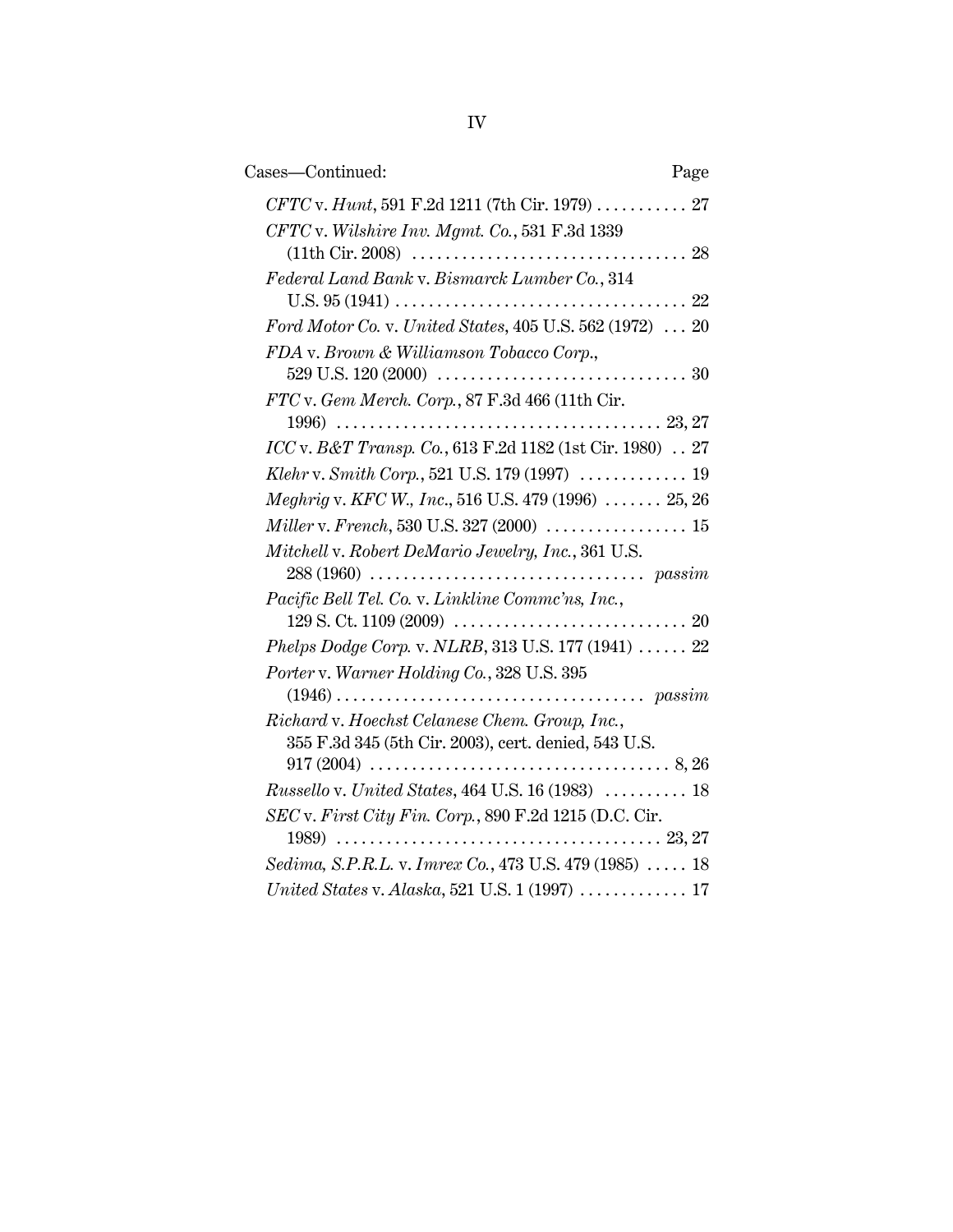| Cases-Continued:<br>Page                                                                               |  |
|--------------------------------------------------------------------------------------------------------|--|
| United States v. Carson, 52 F.3d 1173 (2d Cir. 1995),                                                  |  |
| United States v. Glaxo Group Ltd., 410 U.S. 52 (1973)  20                                              |  |
| United States v. Lane Labs-USA Inc., 427 F.3d 219                                                      |  |
| United States v. Oakland Cannabis Buyers' Coop.,                                                       |  |
| United States v. Rx Depot, 438 F.3d 1052 (10th Cir.),<br>cert. denied, 549 U.S. 817 (2006)  28         |  |
| United States v. Turkette, $452$ U.S. $576$ (1981)  passim                                             |  |
| United States v. Universal Mgmt. Servs., Inc.,<br>191 F.3d 750 (6th Cir. 1999), cert. denied, 530 U.S. |  |
| Statutes:                                                                                              |  |
| Emergency Price Control Act of 1942, ch. 26,                                                           |  |
|                                                                                                        |  |
| Fair Labor Standards Act of 1938, 29 U.S.C. 201                                                        |  |
|                                                                                                        |  |
|                                                                                                        |  |
| Family Smoking Prevention and Tobacco Control Act,<br>Pub. L. No. 111-31, Div. A, 123 Stat. 1776       |  |
|                                                                                                        |  |
|                                                                                                        |  |
| Organized Crime Control Act of 1970, Pub. L. No.                                                       |  |
|                                                                                                        |  |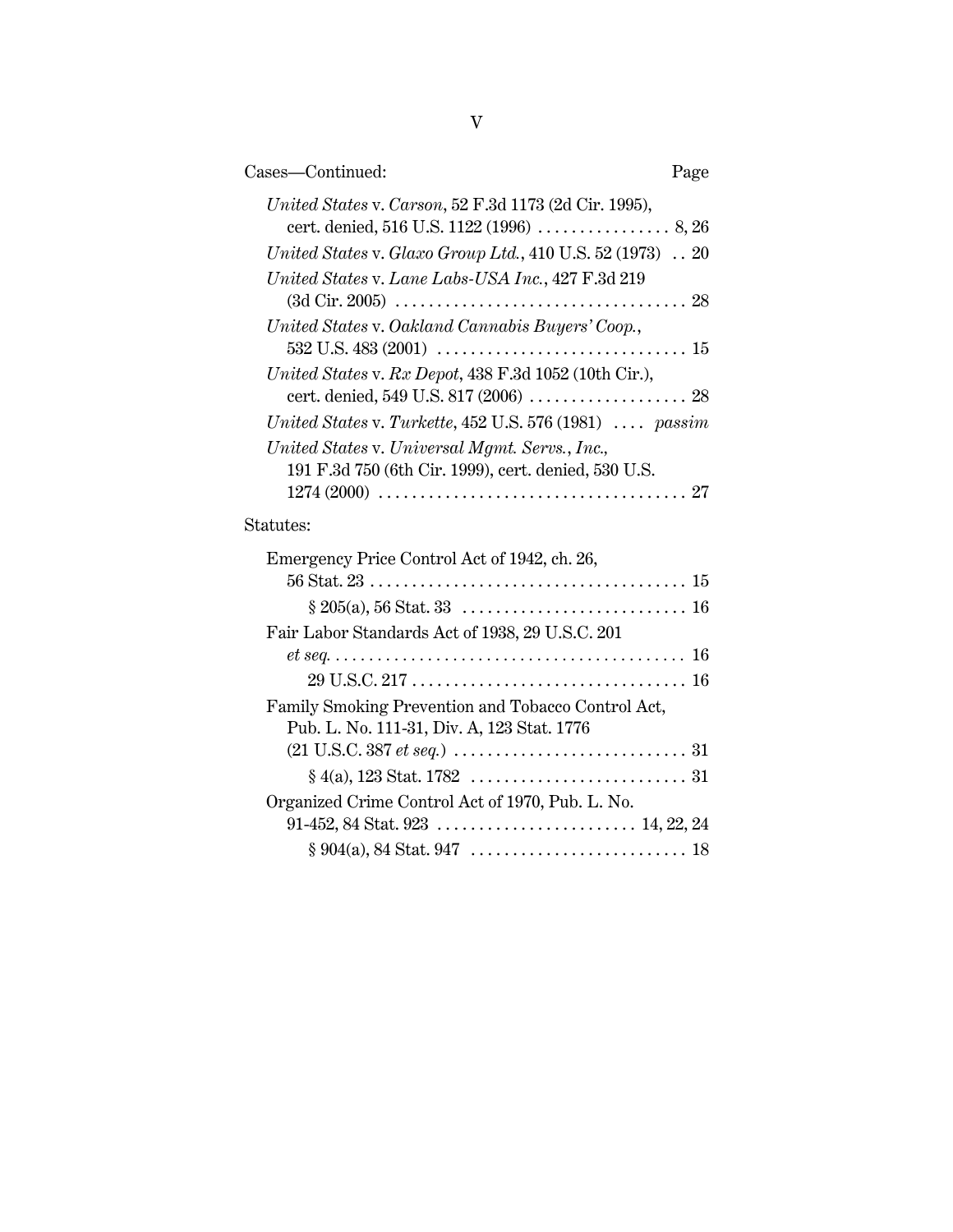| Statutes-Continued:<br>Page                         |  |
|-----------------------------------------------------|--|
| Racketeer Influenced and Corrupt Organizations Act, |  |
|                                                     |  |
|                                                     |  |
|                                                     |  |
|                                                     |  |
|                                                     |  |
|                                                     |  |
|                                                     |  |
|                                                     |  |
| Resource Conservation and Recovery Act of 1976,     |  |
|                                                     |  |
| Securities Exchange Act, 15 U.S.C. 78u(d)(1)  27    |  |
|                                                     |  |
|                                                     |  |
|                                                     |  |
| Miscellaneous:                                      |  |
| Federal Trade Commission, Cigarette Report for 2006 |  |
| S. Rep. No. 617, 91st Cong., 1st Sess.              |  |
|                                                     |  |
| Webster's Third New Int'l Dictionary (1961)  19     |  |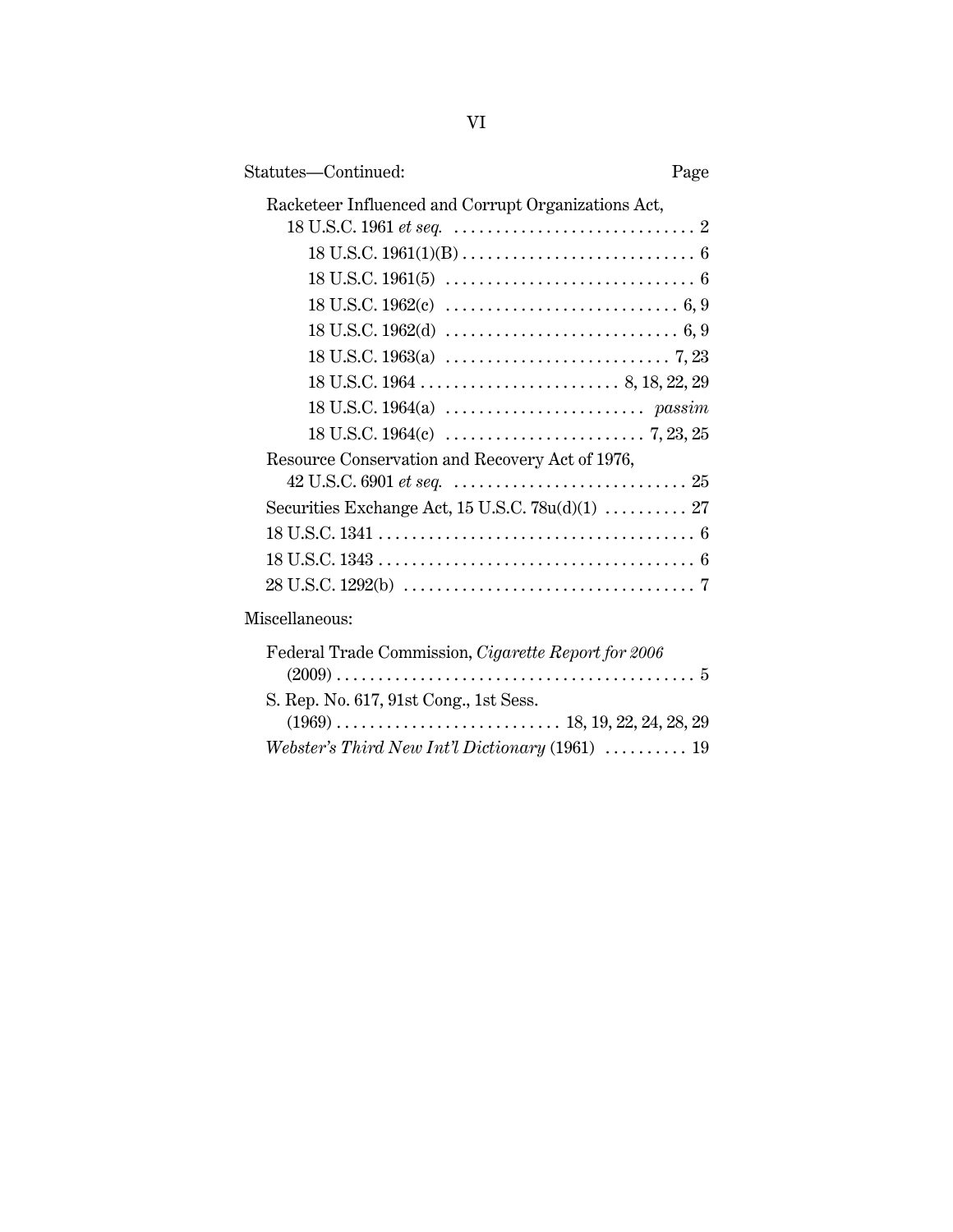## In the Supreme Court of the United States

No.

UNITED STATES OF AMERICA, PETITIONER

*v.*

PHILIP MORRIS USA, INC., ET AL.

*ON PETITION FOR A WRIT OF CERTIORARI TO THE UNITED STATES COURT OF APPEALS FOR THE DISTRICT OF COLUMBIA CIRCUIT*

#### **PETITION FOR A WRIT OF CERTIORARI**

The Solicitor General, on behalf of the United States of America, respectfully petitions for a writ of certiorari to review the judgment of the United States Court of Appeals for the District of Columbia Circuit in this case.

#### **OPINIONS BELOW**

The opinions of the court of appeals (Pet. App. 1a-98a, 99a-176a) are reported at 566 F.3d 1095 and 396 F.3d 1190. The opinions of the district court (Pet. App. 258a-400a, 177a-195a, 196a-245a) are reported at 449 F. Supp. 2d 1, 321 F. Supp. 2d 72, and 116 F. Supp. 2d 131.

#### **JURISDICTION**

The judgment of the court of appeals was entered on May 22, 2009. Petitions for rehearing were denied on September 22, 2009 (Pet. App. 246a-249a). On December 11, 2009, the Chief Justice extended the time within which to

(1)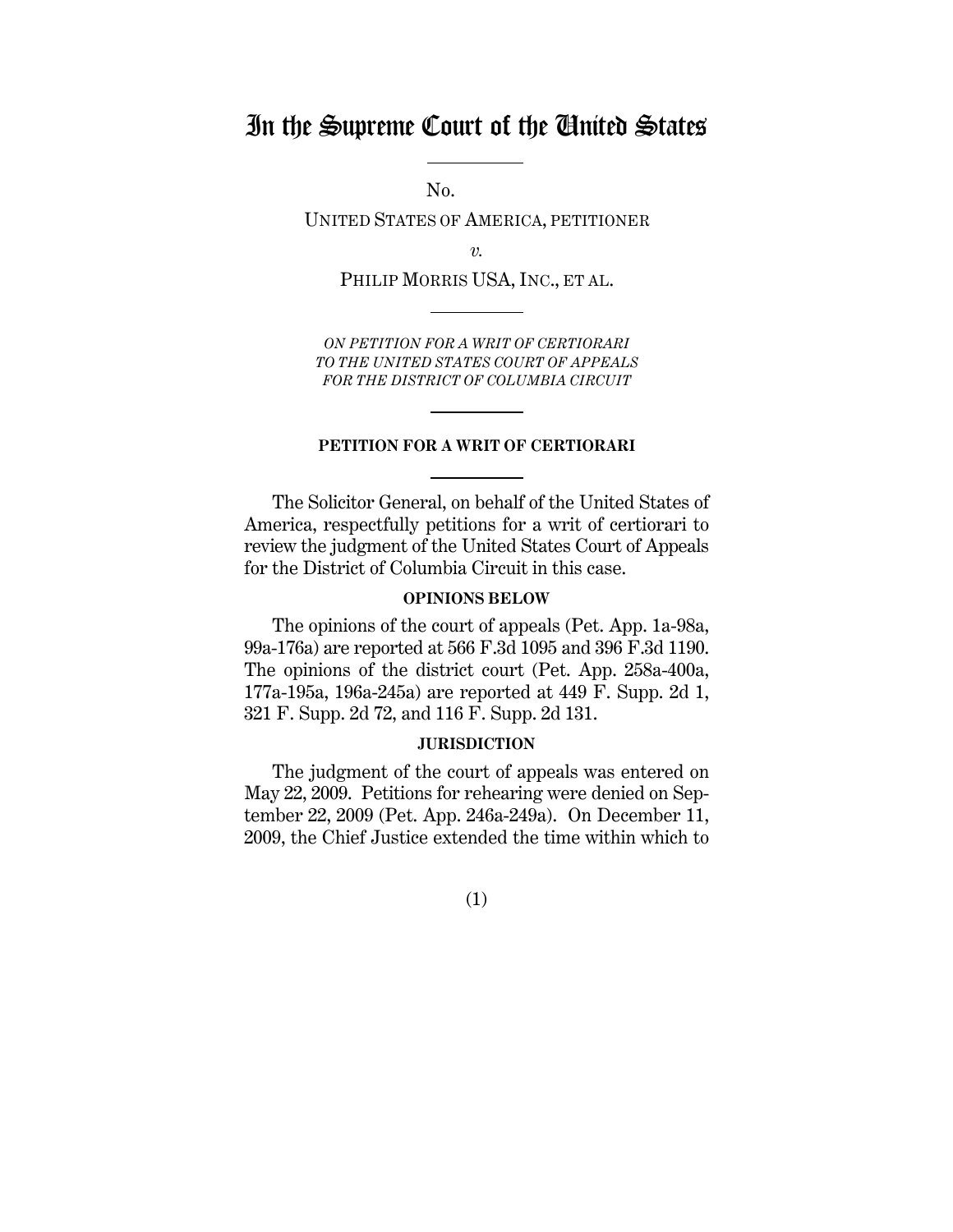file a petition for a writ of certiorari to and including February 19, 2010. The jurisdiction of this Court is invoked under 28 U.S.C. 1254(1).

#### **STATUTORY PROVISIONS INVOLVED**

Pertinent provisions are set out in the appendix to the petition (Pet. App. 254a-257a).

#### **STATEMENT**

1. The United States brought this action under the Racketeer Influenced and Corrupt Organizations Act (RICO), 18 U.S.C. 1961 *et seq*., against nine cigarette manufacturers and two related trade organizations. For the last half century, those defendants (collectively, respondents) have engaged in a pattern of racketeering activity and a conspiracy to engage in racketeering that has cost the lives and damaged the health of untold millions of Americans. As the district court explained, "the evidentiary picture must be viewed in its totality in order to fully appreciate how massive the case is against (respondents), how irresponsible their actions have been, and how heedless they have been of the public welfare and the suffering caused by the cigarettes they sell." Pet. App. 298a.

Respondents' business "survives, and profits, from selling a highly addictive product which causes diseases that lead to a staggering number of deaths per year, an immeasurable amount of human suffering and economic loss, and a profound burden on our national health care system." Pet. App. 291a. Respondents "have known many of these facts for at least 50 years or more," and, "[d]espite that knowledge, they have consistently, repeatedly, and with enormous skill and sophistication, denied these facts to the public, to the Government, and to the public health community." *Id.* at 291a-292a. Each year, "over 400,000 people die of smoking related diseases" and an additional, "relatively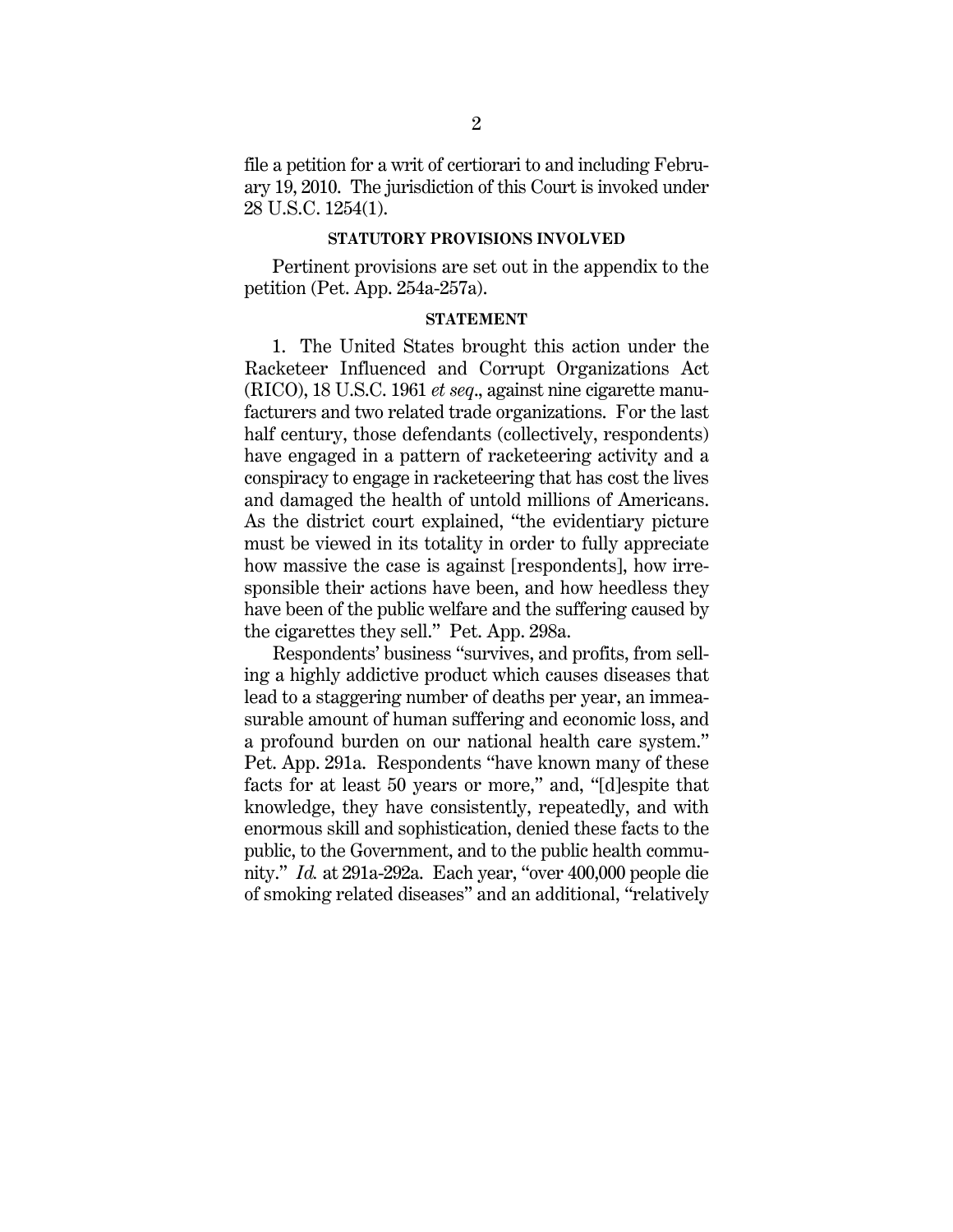small number of people  $**$  and smoking." *Id.* at 324a; cf. *id.* at 306a. Accordingly, to maintain and expand its customer base, respondents' "overarching economic goal" has been "to keep smokers smoking; to stop smokers from quitting; to encourage people, especially young people, to start smoking; and to maintain or increase corporate profits." *Id.* at 321a-322a.

Since 1953, respondents have used the mails and wires to execute a "multi-faceted, sophisticated scheme to defraud" for the purpose of obtaining revenue from the sale of cigarettes to smokers and potential smokers. Pet. App. 344a, 356a; *id.* at 307a, 349a-350a, 357a-358a. At its core, the scheme "misleads consumers in order to maximize [respondents'] revenues by recruiting new smokers (the majority of whom are under the age of 18), preventing current smokers from quitting, and thereby sustaining the industry." *Id.* at 357a-358a.

Nicotine addiction forms a core of respondents' scheme. Respondents "have long known that nicotine creates and sustains an addiction to smoking" and that their sales, profits, and financial health "depend on creating and sustaining that addiction." Pet. App. 313a. Respondents have conducted "extensive research into how nicotine operates within the human body" and have used their scientific knowledge to "design[] their cigarettes to precisely control nicotine delivery levels," with "[e]very aspect of a cigarette \* \* \* precisely tailored" to deliver "the optimum amount of nicotine [to] create and sustain smokers' addiction." *Id.* at 313a-314a, 316a.

Respondents are also acutely aware—and have been for decades—that "smoking causes disease, suffering, and death." Pet. App. 306a-308a. From 1953 until at least 2000, however, respondents "repeatedly, consistently, vigorously—and falsely—denied the existence of any adverse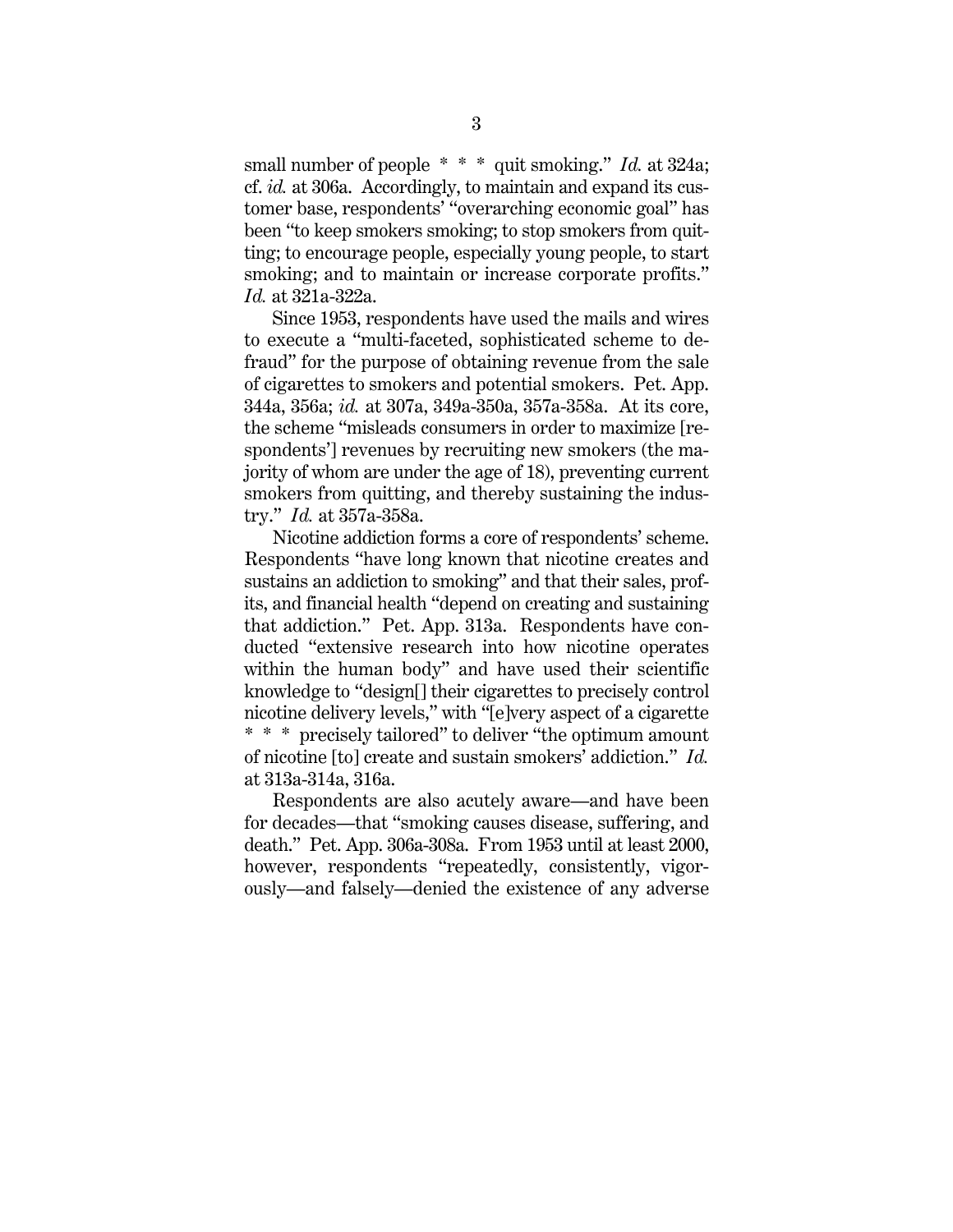health effects from smoking." *Id.* at 307a. To combat growing research from the scientific and medical communities, respondents "established, staffed, and funded" an "intricate, interlocking, and overlapping web of national and international organizations, committees, affiliations, conferences, research laboratories, funding mechanisms, and repositories for smoking and health information." *Id.* at 305a. Respondents then "mounted a coordinated, well-financed, sophisticated public relations campaign to attack and distort the scientific evidence demonstrating the relationship between smoking and disease, claiming that the link between the two was still an 'open question.'" *Id.* at 307a-308a.

Respondents also "have repeatedly made vigorous and impassioned public denials—before Congressional committees, in advertisements in the national print media, and on television—that neither smoking nor nicotine is addictive, and that they do not manipulate, alter, or control the amount of nicotine contained in the cigarettes they manufacture." Pet. App. 315a-316a. "Those denials were false." *Id.* at 318a.

Notwithstanding those denials, respondents "knew that many smokers were concerned and anxious about the health effects of smoking" and that such smokers "would rely on the health claims made for low tar cigarettes as a reason \* \* \* for not quitting smoking." Pet. App. 322a. Respondents accordingly "marketed and promoted their low tar brands as being less harmful than conventional cigarettes" in order to give "smokers an acceptable alternative to quitting smoking, as well as an excuse for not quitting." *Id.* at 320a-321a.

Respondents implemented "massive, sustained, and highly sophisticated marketing and promotional campaigns to portray their light brands as less harmful than regular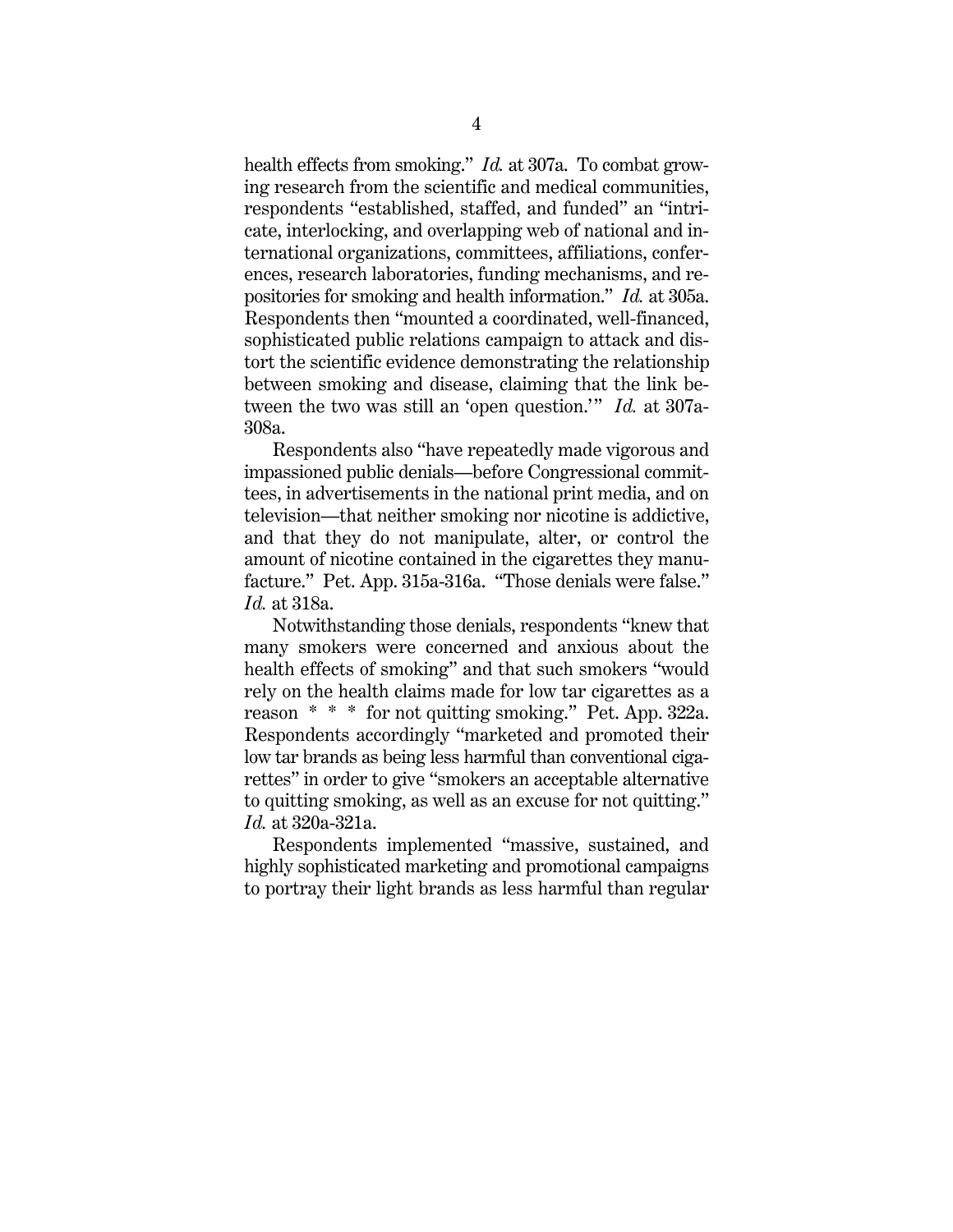cigarettes," notwithstanding that respondents have "known for decades" that such claims are "blatantly false" and "misleading." Pet. App. 43a-44a (citations omitted). "By engaging in this deception," respondents "successfully \* \* \* marketed and promoted their low tar/light cigarettes," "dramatically increased their sales of [such] cigarettes, assuaged the fears of smokers about the health risks of smoking, and sustained corporate revenues in the face of mounting evidence about the health dangers of smoking." *Id.* at 322a-323a; see 449 F. Supp. 2d at 860 ("[Respondents'] efforts have been successful. Even though low tar smokers have a greater desire to quit, their misconception that low tar cigarettes are less harmful dissuades them from doing so."). As a result, the market share for "low tar brands" increased from 2% to 81.9% of total cigarette sales between 1967 and 1998, see *id.* at 508, and, by 2006, "low tar" brands accounted for 92.7% of the 343 billion cigarettes sold that year in the United States. Federal Trade Commission, *Cigarette Report for 2006* 2, 7 (2009).

In order to replenish their customer base, respondents turned to the Nation's youth. Respondents understood that "smokers are remarkably brand-loyal," that "brand switching rates are low and falling," and that the "only way [respondents] can sustain themselves is by bringing in large numbers of replacement smokers each year." Pet. App. 325a-326a. "The majority of people who become addicted smokers start smoking before the age of eighteen, and many more before the age of twenty one." *Id.* at 325a. Respondents thus "realize[d] that they need[ed] to get people smoking their brands as young as possible in order to secure them as lifelong loyal smokers." *Id.* at 326a.

Respondents "intensively researched and tracked young people's attitudes, preferences, and habits" and used that research "to create highly sophisticated and appealing mar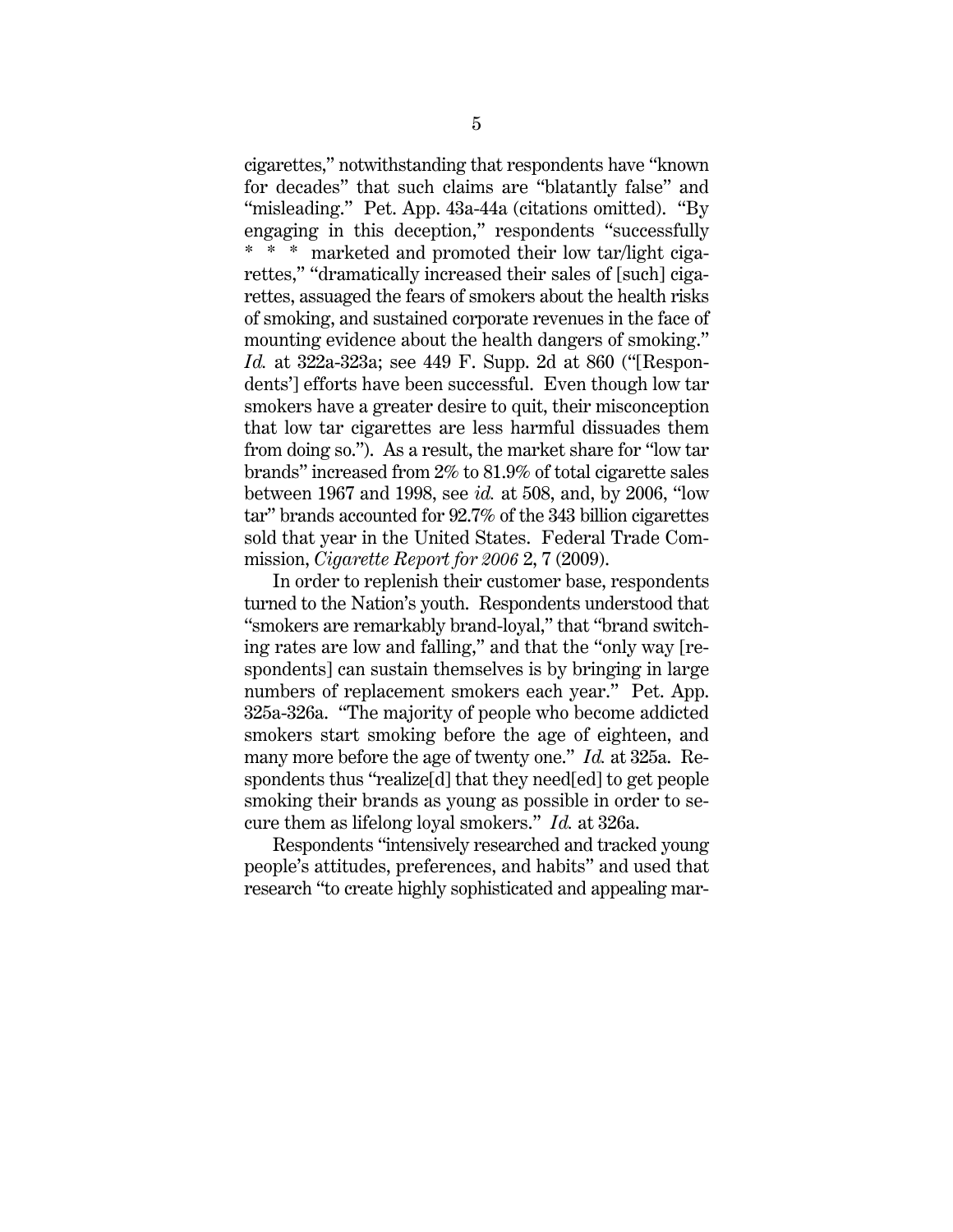keting campaigns targeted to lure [young people] into starting smoking and later becoming nicotine addicts" in order to "replace those who die \* \* \* or quit." Pet. App. 334a. That marketing "historically, as well as currently," targets "young people, including those under twenty-one, as well as those under eighteen." *Id.* at 333a-334a. Respondents have "spent billions of dollars" annually on such marketing which is a "substantial contributing factor to youth smoking initiation and continuation"—while "consistently, publicly, and falsely, denying they do so." *Id.* at 333a, 335a.

"In short, [respondents] have marketed and sold their lethal product with zeal, with deception, with a singleminded focus on their financial success, and without regard for the human tragedy or social costs that [their] success exacted." Pet. App. 292a.

2. In 1999, the United States filed this civil action against respondents under RICO and two other statutes not relevant here. The government alleged that respondents conducted and conspired to conduct the affairs of an enterprise through a pattern of racketeering activity in violation of 18 U.S.C. 1962(c) and (d), by engaging in a decades-long scheme to defraud that was executed in part through respondents' use of mail and wire communications. Pet. App. 178a-179a, 300a; see 18 U.S.C. 1341, 1343, 1961(1)(B) and (5). The government sought equitable relief under RICO's "[c]ivil remedies" section, which provides:

The district courts of the United States shall have jurisdiction to prevent and restrain violations of section 1962 of [RICO] by issuing appropriate orders, including, but not limited to: ordering any person to divest himself of any interest, direct or indirect, in any enterprise; imposing reasonable restrictions on the future activities or investments of any person, including, but not limited to, prohibiting any person from engaging in the same type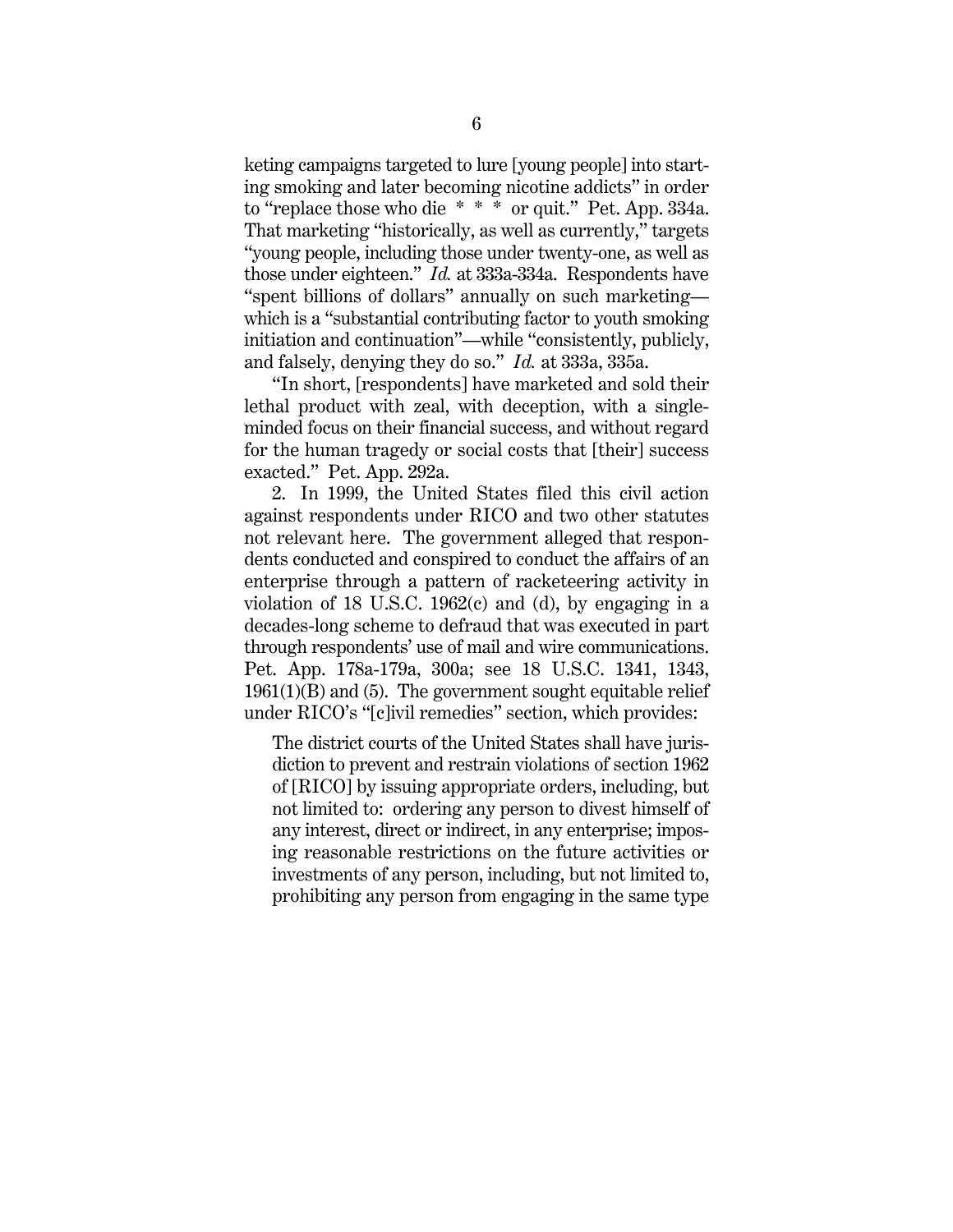of endeavor as the enterprise engaged in, the activities of which affect interstate or foreign commerce; or ordering dissolution or reorganization of any enterprise, making due provision for the rights of innocent persons.

18 U.S.C. 1964(a). As part of its original request for relief, the government sought equitable disgorgement of approximately \$280 billion for ill-gotten gains that respondents obtained through their scheme to defraud. Pet. App. 178a & n.4.

After more than two years of discovery, respondents moved for partial summary judgment on the scope of the government's disgorgement remedy. Pet. App. 179a-180a, 301a-302a. The district court denied that motion (*id.* at 177a-195a), rejecting respondents' argument that a disgorgement remedy is limited under RICO to those illgotten gains that are presently available to fund further unlawful activities. *Id.* at 183a-193a.

3. In 2005, on respondents' interlocutory appeal under 28 U.S.C. 1292(b), a divided panel of the court of appeals reversed. Pet. App. 99a-176a. The majority concluded that RICO's grant of jurisdiction to enter appropriate orders "to prevent and restrain violations of [RICO]," 18 U.S.C. 1964(a), is "limited to forward-looking remedies that are aimed at future [RICO] violations." Pet. App. 113a; see *id.* at 111a-120a. That limitation, the court observed, prohibits any order of disgorgement because, in its view, disgorgement of ill-gotten gains "is a quintessentially backwardlooking remedy focused on remedying the effects of past conduct to restore the status quo." *Id.* at 113a-114a.

The court further noted that RICO's criminal forfeiture provision, 18 U.S.C. 1963(a), and the private right of action for treble damages, 18 U.S.C. 1964(c), provide remedies for past conduct. "This 'comprehensive and reticulated' scheme," the court concluded, "along with the plain mean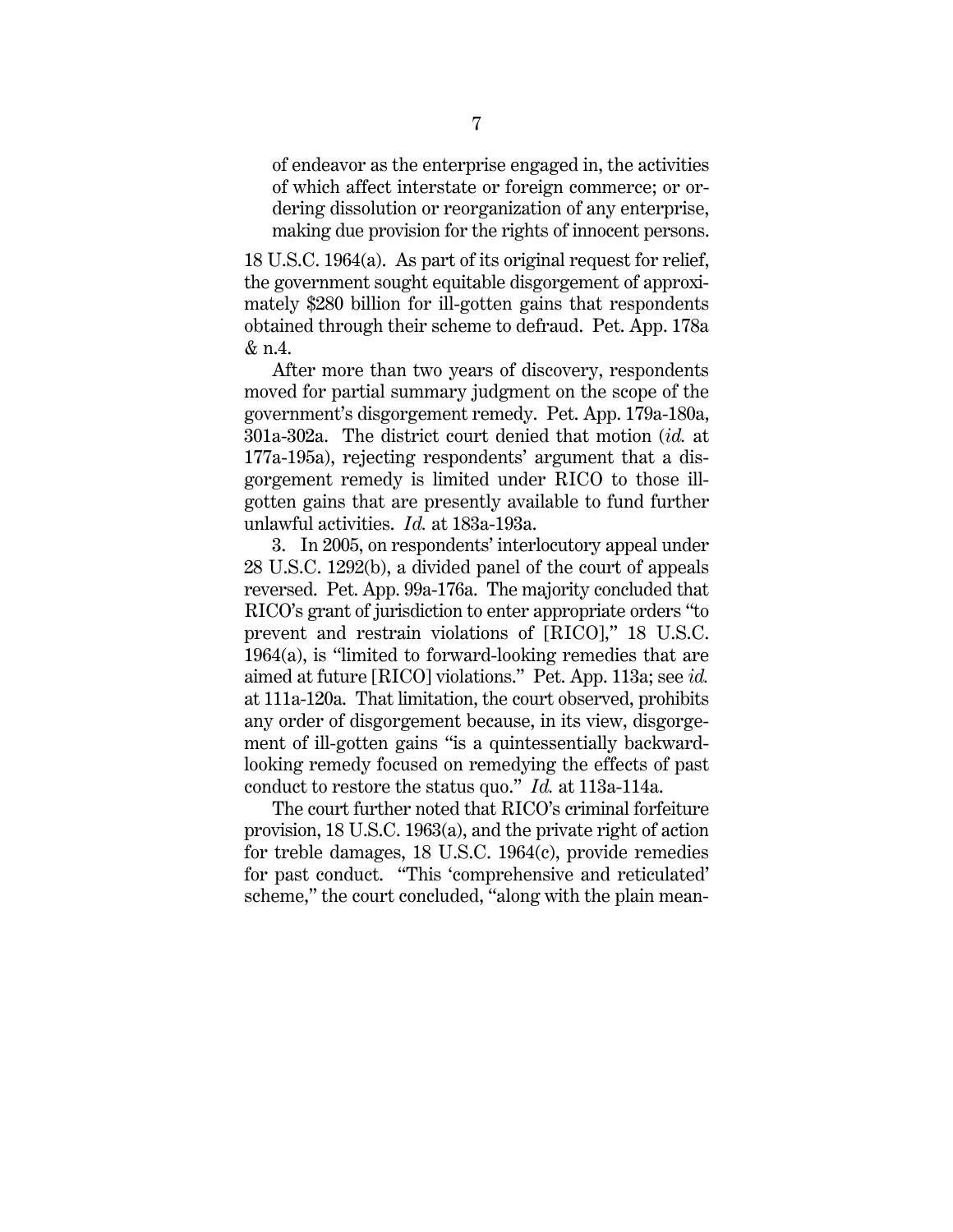ing of the words [of Section 1964(a)], serves to raise a 'necessary and inescapable inference' \* \* \* that Congress intended to limit relief under § 1964(a) to forward-looking orders, ruling out disgorgement." Pet. App. 118a (citation omitted).

The court recognized that its holding was in conflict with decisions of the Second Circuit in *United States* v. *Carson*, 52 F.3d 1173 (1995), cert. denied, 516 U.S. 1122 (1996), and the Fifth Circuit in *Richard* v. *Hoechst Celanese Chemical Group, Inc.*, 355 F.3d 345 (2003), cert. denied, 543 U.S. 917 (2004). Pet. App. 119a-120a. But the court found it impossible to "avoid creating [a] circuit split[]" given its interpretation of Section 1964(a). *Ibid*. 1

In his dissenting opinion (Pet. App. 133a-176a), Judge Tatel concluded that the majority's narrow reading of Section 1964's grant of authority to the district courts to "prevent and restrain" RICO violations is inconsistent with this Court's decisions in *Porter* v. *Warner Holding Co.*, 328 U.S. 395 (1946), and *Mitchell* v. *Robert DeMario Jewelry, Inc.*, 361 U.S. 288 (1960), which establish that a grant of equitable jurisdiction includes the full range of traditional equitable remedies unless the statute by its terms or by necessary inference restricts the court's jurisdiction in equity. Pet. App. 149a-164a. Judge Tatel also rejected the proposition that disgorgement is, by its nature, "backward-looking," *id.* at 165a-166a, and concluded that the district court should be allowed to decide in the first instance "what remedy or combination of remedies" would "serve to prevent and restrain" RICO defendants from committing future RICO violations, *id.* at 171a.

 $1$  Judge Williams joined the majority opinion, but wrote separately to emphasize his disagreement with the Second Circuit's decision in *Carson*. Pet. App. 121a-123a.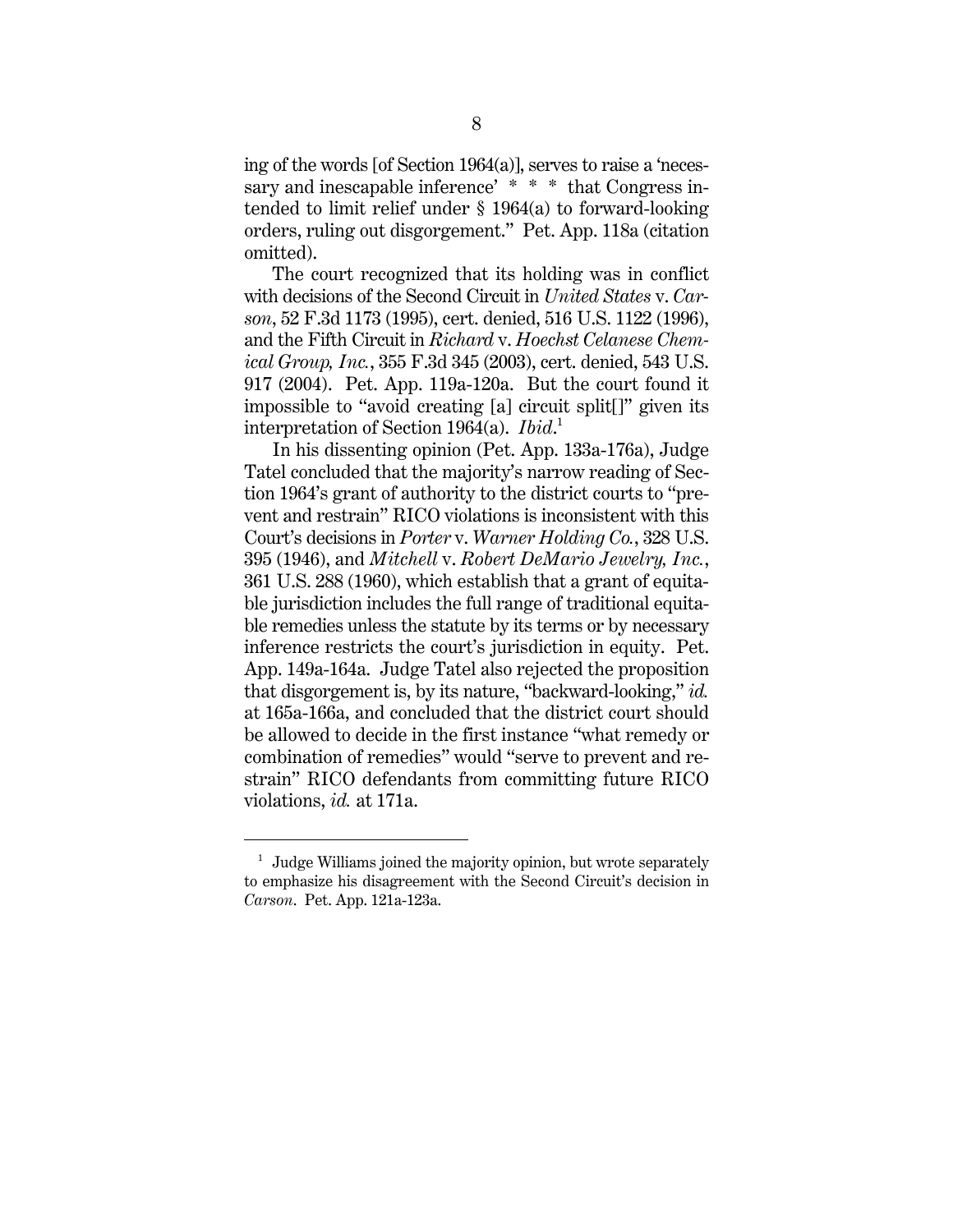The court of appeals denied the government's petition for rehearing en banc by a 3-3 vote, with 3 judges not participating. Pet. App. 252a-253a. The United States petitioned for a writ of certiorari before further district court proceedings resolved the merits and granted remedies. The Court denied that petition. 546 U.S. 960 (2005).

4. The district court held a nine-month bench trial and, in August 2006, entered final judgment against respondents. The court's comprehensive decision, which includes over 4000 specific findings of fact and encompasses nearly one volume of the Federal Supplement, see 449 F. Supp. 2d at 1-987,<sup>2</sup> details the "overwhelming evidence" that respondents maintained, and have continued to maintain, an illegal racketeering enterprise, and that each defendant has violated 18 U.S.C. 1962(c) and (d) by agreeing to and actually "participat[ing] in the conduct, management, and operation of the Enterprise through a pattern of racketeering activity." Pet. App. 289a-290a, 341a, 346a-349a, 353a; see *id.* at 357a (concluding that the evidence "clearly establishes that [respondents] have not ceased engaging in unlawful activity" and "continue[] to engage in conduct that is materially indistinguishable from their previous actions, activity that continues to this day").

The court found that respondents "devised a scheme to defraud" the public in which respondents "coordinated significant aspects of their public relations, scientific, legal, and marketing activity" and repeatedly used the mails and wire communications to further their scheme. Pet. App.

<sup>&</sup>lt;sup>2</sup> The district court's decision is reproduced in excerpted form in Volume II of the petition appendix (Pet. App. 258a-400a).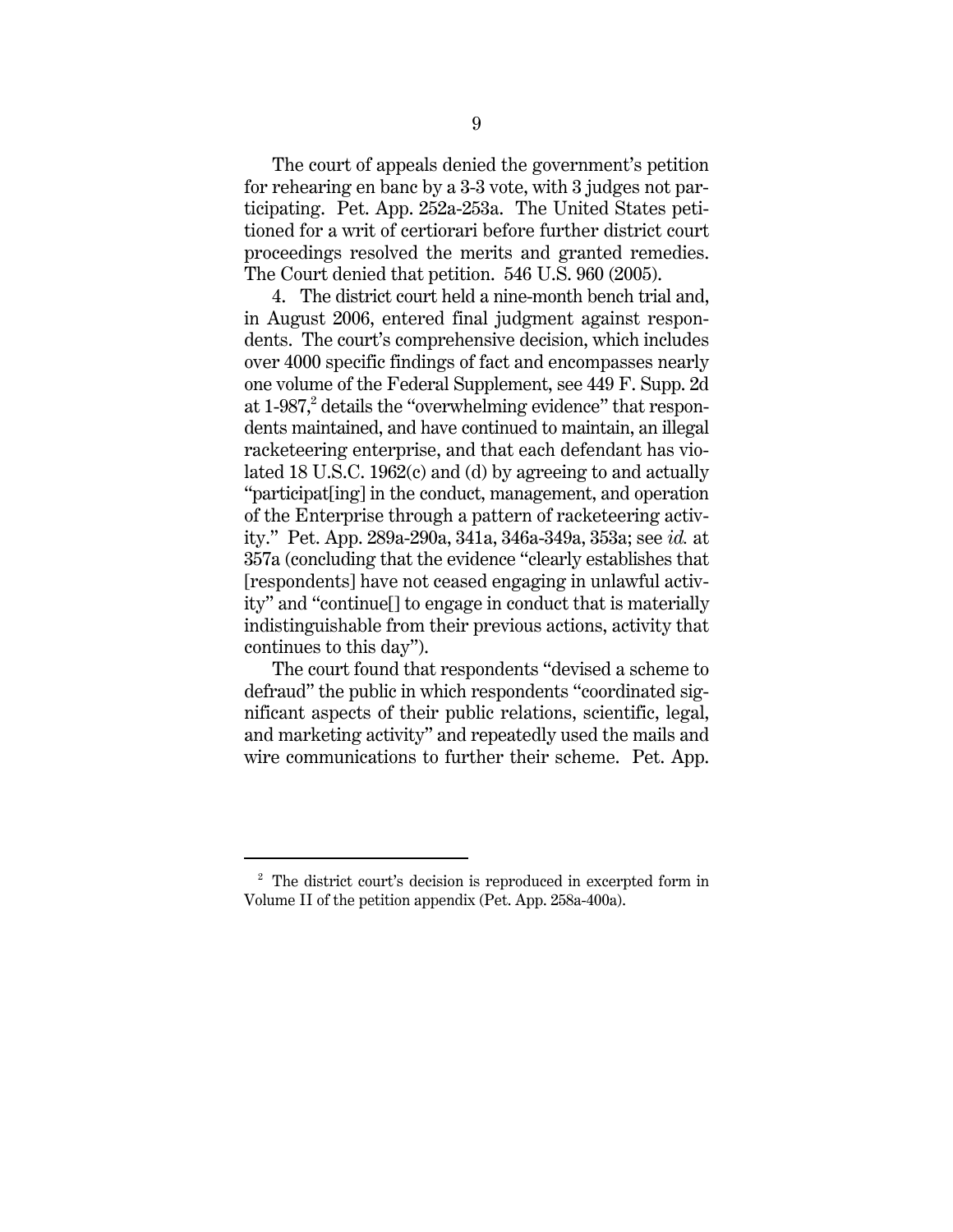344a, 349a. More specifically, the court found that respondents

executed the scheme by using several different strategies including: (1) denying that there were adverse health effects from smoking; (2) making false, misleading, and deceptive public statements designed to maintain doubt about whether smoking and exposure to secondhand smoke cause disease; (3) denying the addictiveness of smoking cigarettes and the role of nicotine therein; (4) disseminating advertising for light and low tar cigarettes suggesting they were less harmful than full flavor ones; and (5) undertaking a publicly announced duty to conduct and publicize disinterested and independent research into the health effects of smoking upon which the public could rely.

*Id.* at 349a-350a. "[M]ore colloquially," the court explained that,

over the course of more than 50 years, [respondents] lied, misrepresented, and deceived the American public, including smokers and the young people they avidly sought as "replacement smokers," about the devastating health effects of smoking and environmental tobacco smoke, they suppressed research, they destroyed documents, they manipulated the use of nicotine so as to increase and perpetuate addiction, they distorted the truth about low tar and light cigarettes so as to discourage smokers from quitting, and they abused the legal system in order to achieve their goal—to make money with little, if any, regard for individual illness and suffering, soaring health costs, or the integrity of the legal system.

*Id.* at 344a.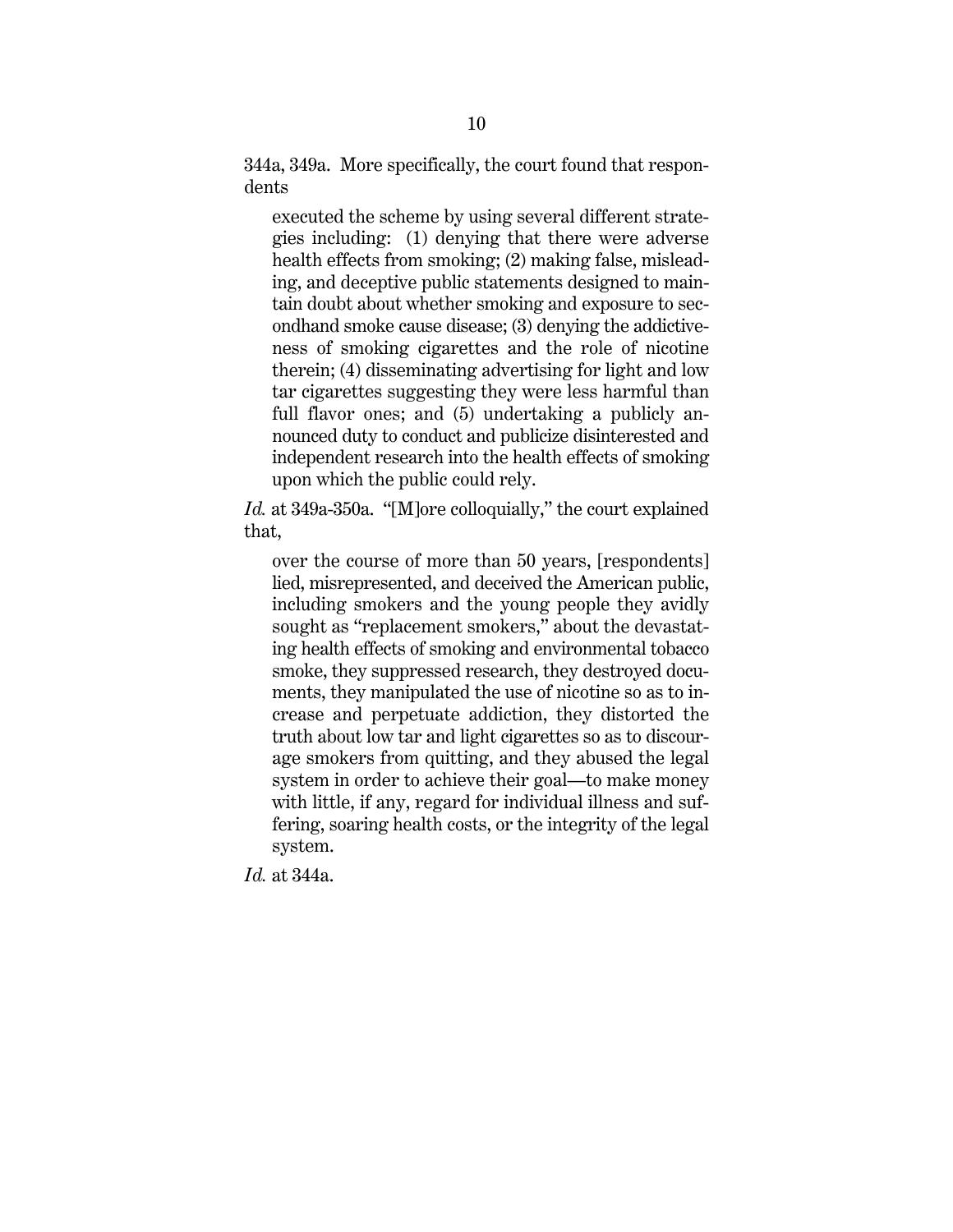The district court further found it reasonably likely that the cigarette-manufacturer respondents (other than Liggett) will continue to violate RICO in the future. Pet. App. 354a-363a. The court accordingly granted injunctive relief barring respondents from engaging in further racketeering or fraud, reconstituting certain joint organizations, and using health descriptors such as "light" and "low tar." *Id.* at 371a-375a, 390a-391a. The court also required that respondents make corrective statements in specified media, continue to maintain document depositories containing industry documents disclosed in litigation, and provide disaggregated marketing data to the government. *Id.* at 376a-390a.

The district court denied an equitable decree requiring respondents to fund a national smoking-cessation program and a public-education campaign. Pet. App. 391a-392a, 398a-399a. The court acknowledged that respondents had executed an "extremely successful scheme to increase their revenues at the expense of smokers, potential smokers, and the American public" by "defraud[ing] consumers regarding [the health effects of] light and low tar cigarettes," and that the government's requested smoking-cessation program "would unquestionably serve the public interest." *Id.* at 391a-392a; see *id.* at 398a (respondents' fraud was "exceptionally effective"). The court similarly acknowledged that the government's requested public-education campaign, "aimed at diluting both the impact of [respondents'] fraudulent statements and at undermining the efficacy of [respondents'] marketing efforts towards youth," would "unquestionably serve the public interest." *Id.* at 399a. But the court ultimately concluded that the court of appeals' interlocutory decision precluded both remedies because they are "not specifically aimed at preventing and restraining future RICO violations." *Id.* at 392a, 399a.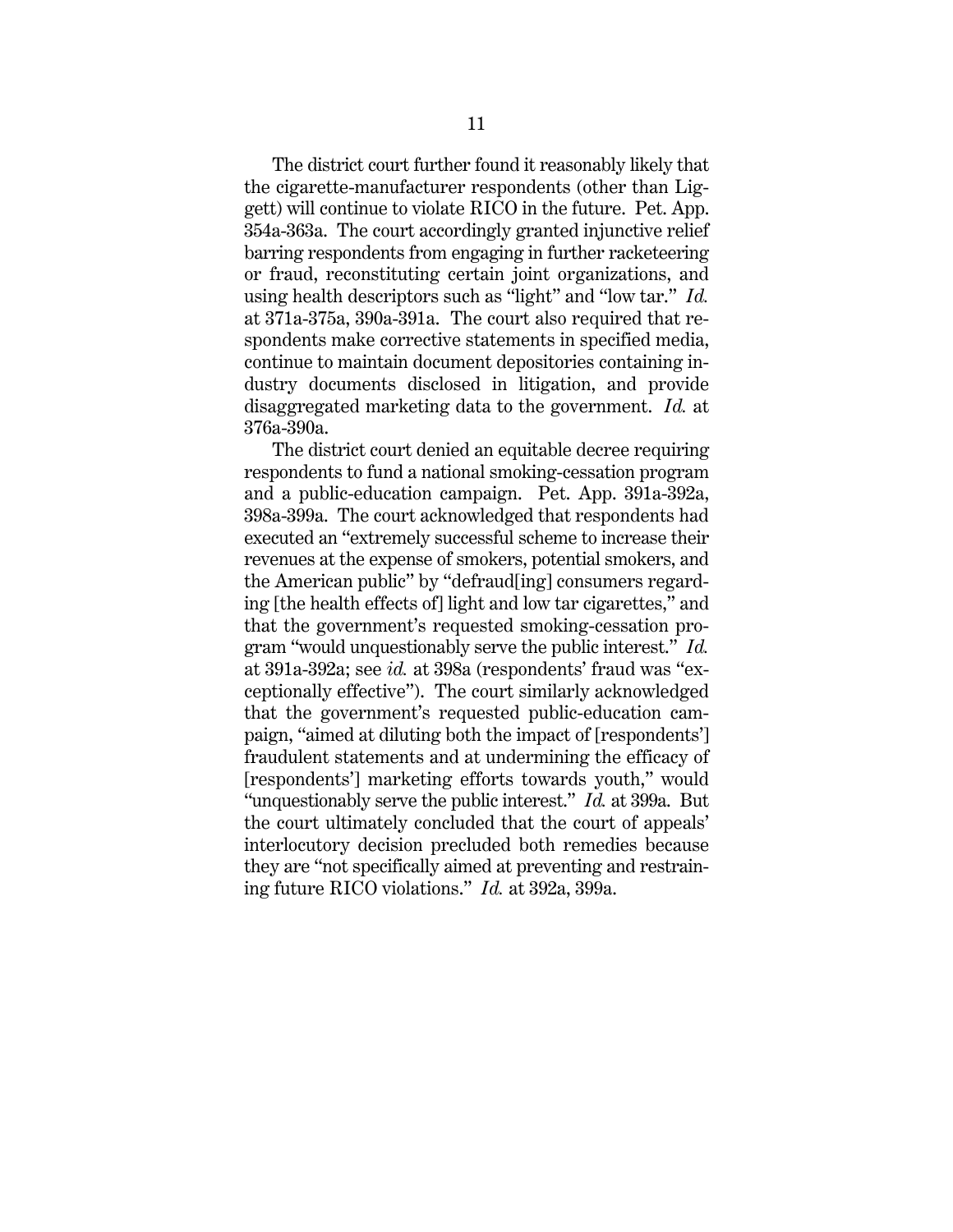5. In May 2009, the court of appeals issued a decision (Pet. App. 1a-98a) affirming in part, reversing in part, and remanding for further proceedings "regarding only four discrete issues." *Id.* at 97a-98a. The court affirmed the district court's holding that respondents violated RICO as to all but the two trade-organization respondents (which were dissolved before judgment). The court explained that respondents participated in the conduct of the affairs of an enterprise with "the common purpose of obtaining cigarette proceeds by defrauding existing and potential smokers" and that respondents' RICO "liability rests on deceits perpetrated with knowledge of their falsity" reflected in "countless examples of [their] deliberately false statements." *Id.* at 25a, 41a-42a; see *id.* at 13a-67a. The court also largely affirmed the remedies granted by the district court but remanded for further consideration of four discrete remedial issues not relevant here. *Id.* at 67a-86a, 98a.

Relying on its disgorgement opinion, the court of appeals affirmed the district court's rejection of equitable smoking-cessation and public-education remedies. Pet. App. 90a-95a. Under the reasoning of its prior opinion, the court explained, "the district court may craft only forwardlooking remedies aimed at preventing and restraining future RICO violations." *Id.* at 90a-91a. The court acknowledged the government's position that the smoking-cessation and public-education remedies were justified because respondents' future cigarette sales to "a smoker who became addicted in the past due to [respondents'] fraud" is "a continuing effect of the past fraud, due to the nature of addiction." *Id.* at 91a. But the court nonetheless concluded that the smoking-cessation and public-education remedies are impermissible under Section 1964(a), as previously construed, because they "attempt to prevent and restrain fu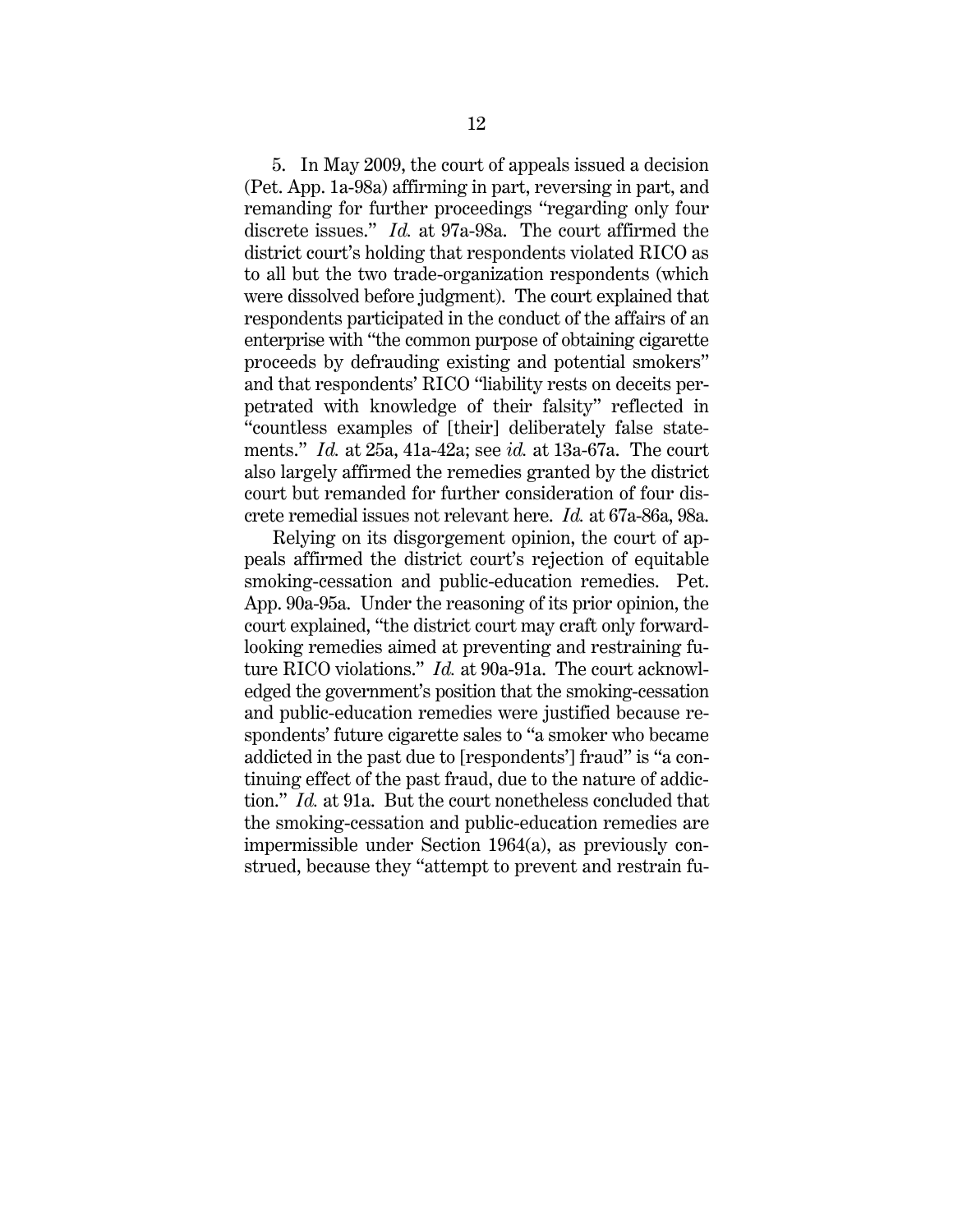ture effects of past RICO violations, not future RICO violations." *Id.* at 92a.

#### **REASONS FOR GRANTING THE PETITION**

The court of appeals has significantly curtailed Congress's plenary grant of equitable jurisdiction in 18 U.S.C. 1964(a) "to prevent and restrain violations" of RICO by holding that a district court may "craft only forward-looking remedies aimed at preventing and restraining future RICO violations." Pet. App. 90a-91a, 113a. Under that ruling, the court barred, as a matter of law, any equitable disgorgement of ill-gotten gains or other equitable relief to redress the continuing effects of past conduct. *Id.* at 91a (citing *id.* at 113a-114a). That holding contradicts the text and purposes of RICO, erroneously restricts the broad and flexible equitable authority that Congress conferred upon federal courts under RICO, and conflicts with the decisions of this Court and other courts of appeals.

One of the principal functions of equitable relief under RICO "is to divest the association of the fruits of its ill-gotten gains." *United States* v. *Turkette*, 452 U.S. 576, 585 (1981). Indeed, this Court has made clear that congressional grants of equitable authority to "enjoin" or "restrain" statutory violations similar to that in RICO encompass all traditional equitable remedies, including decrees compelling defendants "to disgorge profits \* \* \* acquired in violation of [statutory prohibitions]," *Porter* v. *Warner Holding Co*., 328 U.S. 395, 398-399 (1946), and directing "reimbursement for [injuries] caused by an unlawful [course of action]" so as to "provide complete relief" for statutory violations. *Mitchell* v. *Robert DeMario Jewelry, Inc*., 361 U.S. 288, 289, 292 (1960). Other courts of appeals have properly followed the rule of *Porter* and *Mitchell*, but the D.C. Circuit in this case created an acknowledged division of author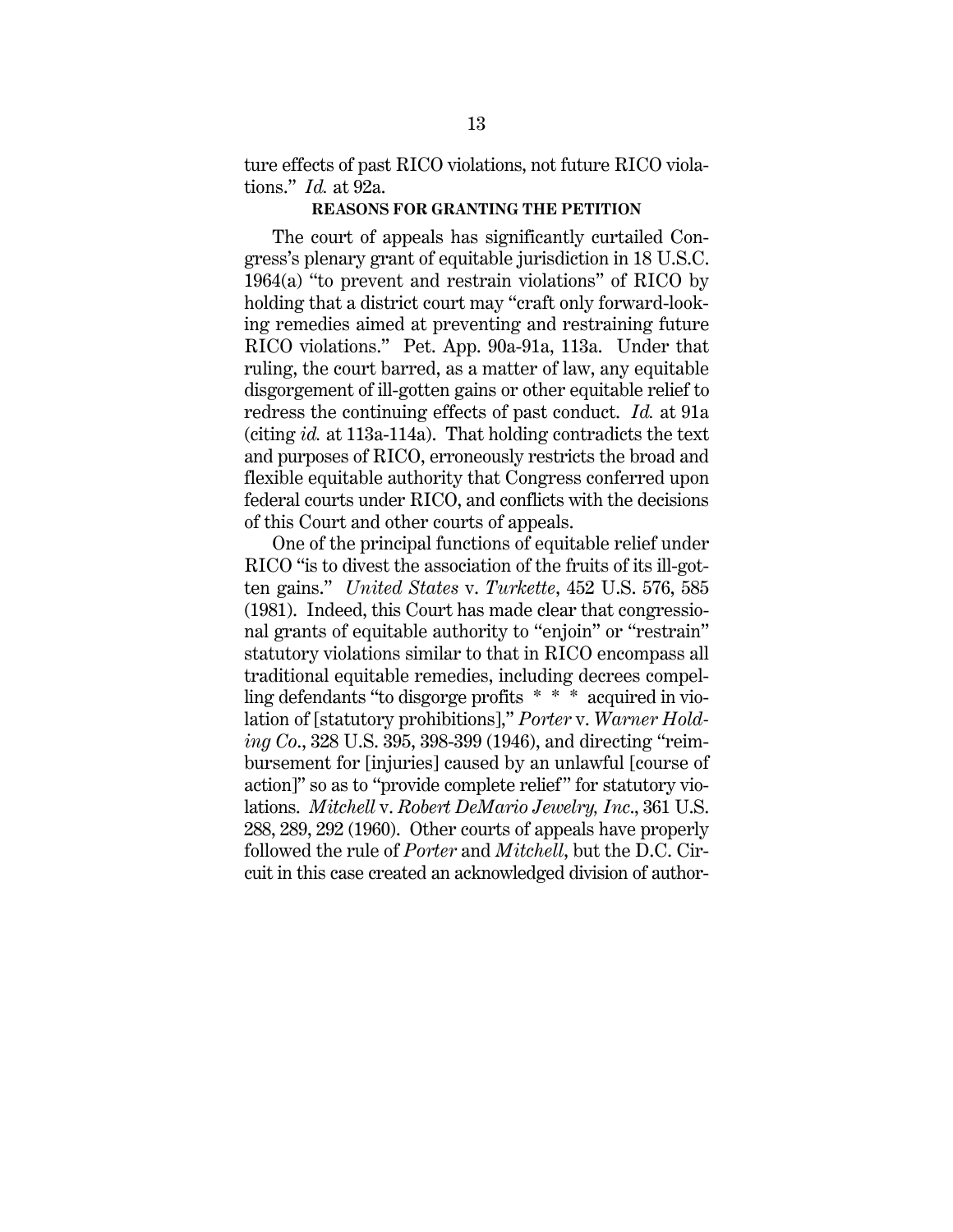ity by restricting the broad equitable authority granted by RICO.

The court of appeals' erroneous legal rulings have exceptional importance to this case. By holding that federal courts lack authority to advance the public interest by granting equitable relief either to separate respondents from their ill-gotten gains or to redress the ongoing effects of their violations of RICO, the court of appeals has eviscerated the relief available in the most significant civil RICO action ever filed by the United States. The ruling thwarts the district court's efforts to craft appropriate equitable relief to remedy the ongoing effects of fifty years of unlawful racketeering activity—unlawful acts that have harmed and continue to harm the lives and health of many millions of Americans.

## **A. The D.C. Circuit's Narrow Interpretation Of Section 1964(a) Conflicts With Decisions Of This Court And Imposes Unwarranted Constraints On Equitable Jurisdiction**

1. Congress enacted RICO to provide "new remedies to deal with the unlawful activities of those engaged in organized crime." *Turkette*, 452 U.S. at 589 (quoting Organized Crime Control Act of 1970 (OCCA), Pub. L. No. 91-452, 84 Stat. 923). To that end, Congress vested the district courts with jurisdiction to issue "appropriate orders" to "prevent and restrain" violations of RICO. 18 U.S.C. 1964(a). That broad grant of remedial authority is not, as the court of appeals held, limited "to forward-looking remedies aimed at preventing and restraining future RICO violations." Pet. App. 75a, 92a. The text of Section 1964(a), this Court's decisions in *Porter* and *Mitchell* construing parallel grants of equitable jurisdiction, and the specific context in which Congress enacted RICO demonstrate that Congress vested district courts with full equitable authority to award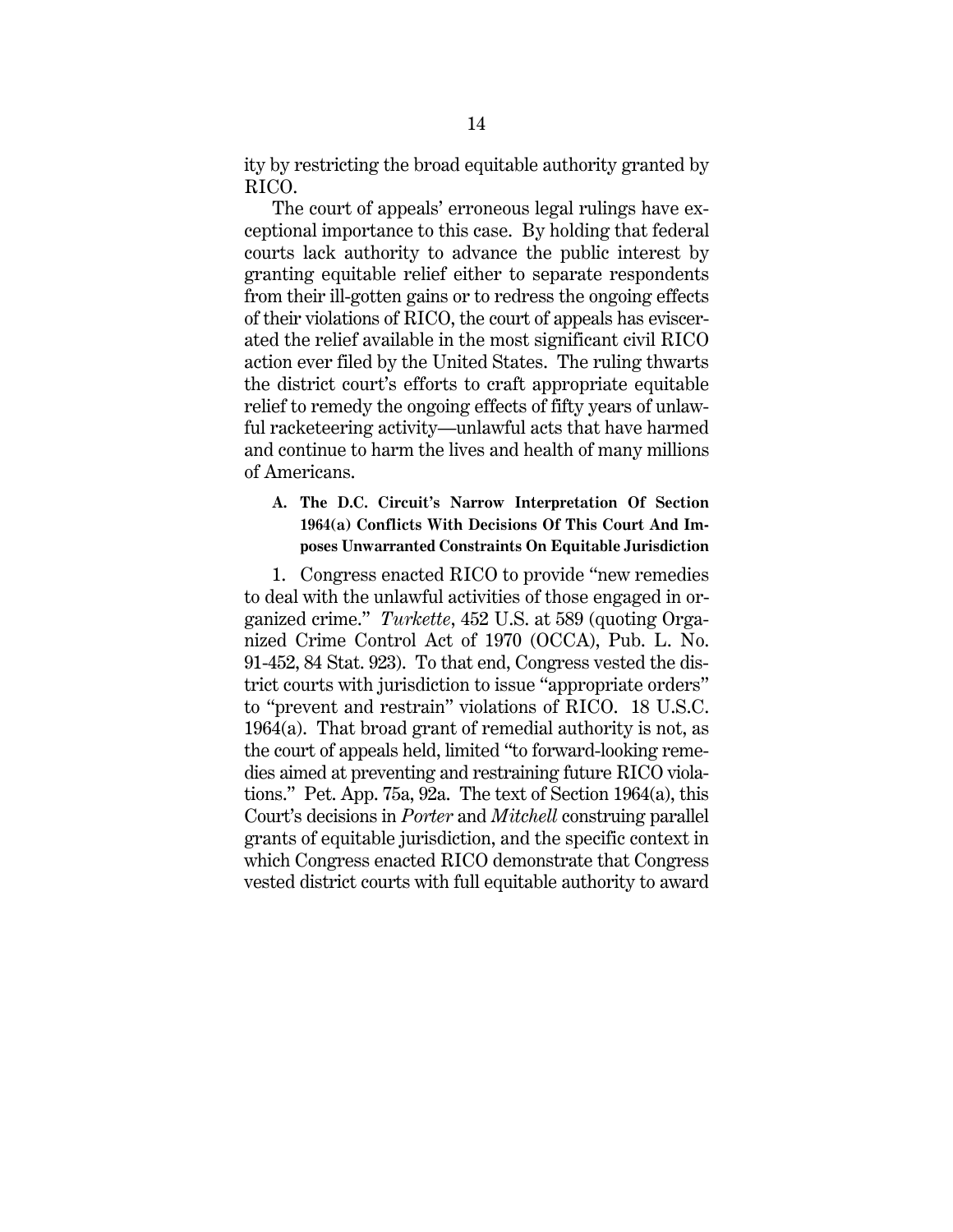complete relief for violations of RICO, including orders to disgorge ill-gotten gains and to redress the continuing health and other effects of respondents' fraudulent scheme to cause countless individuals to commence and maintain an addiction to their products that will continue well into the future.

When Congress enacted RICO in 1970, it legislated against the backdrop of the Court's decisions in *Porter* and *Mitchell*. Those decisions establish that "[w]hen Congress entrusts to an equity court the enforcement of [statutory] prohibitions," it invokes "the historic power of equity to provide complete relief." *Mitchell*, 361 U.S. at 291-292. Under such a statute, "all the inherent equitable powers of the District Court are available for the proper and complete exercise of that jurisdiction," in the absence of "a clear and valid legislative command" limiting the "comprehensiveness" of such authority. *Id.* at 291 (quoting *Porter*, 328 U.S. 398). The "full scope" of "the court's jurisdiction in equity" must therefore "be recognized and applied" "[u]nless a statute in so many words, or by a necessary and inescapable inference," restricts that authority. *Ibid.* (quoting *Porter*,  $328$  U.S.  $398$ ). $^3$  And when "the public interest is involved" in a suit brought by the government, the court's "equitable powers assume an even broader and more flexible character than when only a private controversy is at stake." *Ibid*. (quoting *Porter*, 328 U.S. 398).

The Court in *Porter* applied those principles in construing the Emergency Price Control Act of 1942 (EPCA), ch. 26, 56 Stat. 23. EPCA authorized the government to apply to an appropriate court for "an order enjoining [prohibited]

<sup>3</sup> See also *Miller* v. *French*, 530 U.S. 327, 340 (2000) (requiring "an 'inescapable inference'" to "construe a statute to displace courts' traditional equitable authority") (citation omitted); *United States* v. *Oakland Cannabis Buyers' Coop*., 532 U.S. 483, 496 (2001).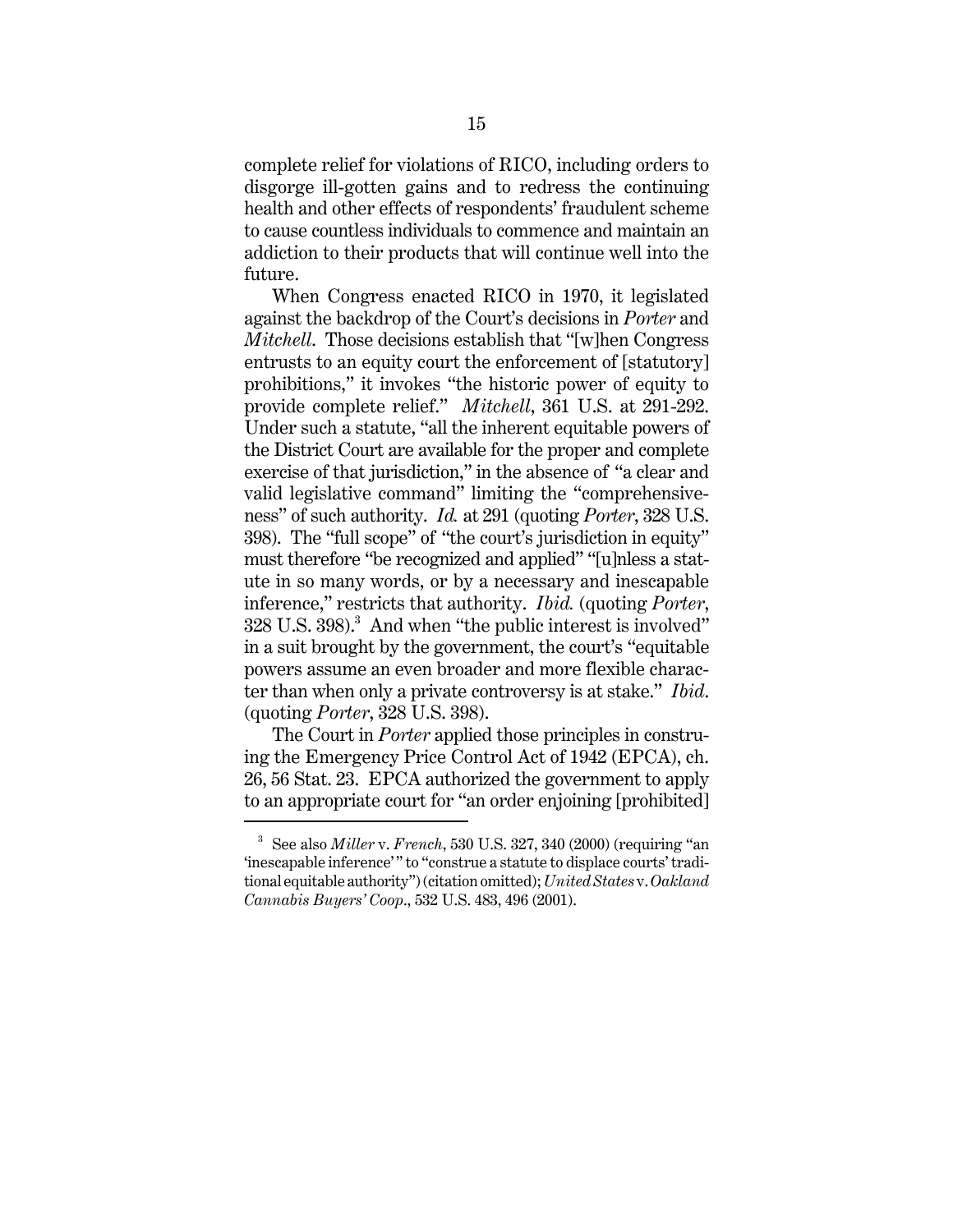acts or practices" or "enforcing compliance" with the Act, and provided that if a violation was established, "a permanent or temporary injunction, restraining order, or other order shall be granted." 328 U.S. at 397 (quoting EPCA § 205(a), 56 Stat. 33). The Court construed this provision to authorize a court to issue a "decree compelling [the defendant] to disgorge profits \* \* \* acquired in violation of the [EPCA]." *Id.* at 398-399. Such a decree, the Court explained, both assures "[f]uture compliance" by compelling a violator "to restore [his] illegal gains" and falls "within the recognized power and within the highest tradition of a court of equity" to "act in the public interest by restoring the status quo." *Id.* at 400, 402.

*Mitchell* reaffirmed *Porter*'s recognition of the broad scope of federal equity jurisdiction, and held in the context of government suits to enforce the Fair Labor Standards Act of 1938 (FLSA), 29 U.S.C. 201 *et seq.*, that district courts may redress the effects of past statutory violations through appropriate equitable decrees. In language echoed in 18 U.S.C. 1964(a)'s authorization to "restrain violations" of RICO, the FLSA vests district courts with jurisdiction to "restrain violations" of the FLSA in actions brought by the Secretary of Labor. 29 U.S.C. 217. That authorization to "restrain violations," *Mitchell* held, invokes "the historic power of equity to provide complete relief" and includes the power "to order reimbursement for loss of wages caused by [a retaliatory] discharge" of employees in violation of the Act. 361 U.S. at 289, 291-292.

*Porter* and *Mitchell* directly govern the interpretation of Section 1964(a)'s authorization to issue "appropriate orders" to "prevent and restrain" violations of RICO. The grant of authority to "prevent" violations of RICO is not materially different from the statutory authority in *Porter* to issue orders "enjoining" prohibited acts and practices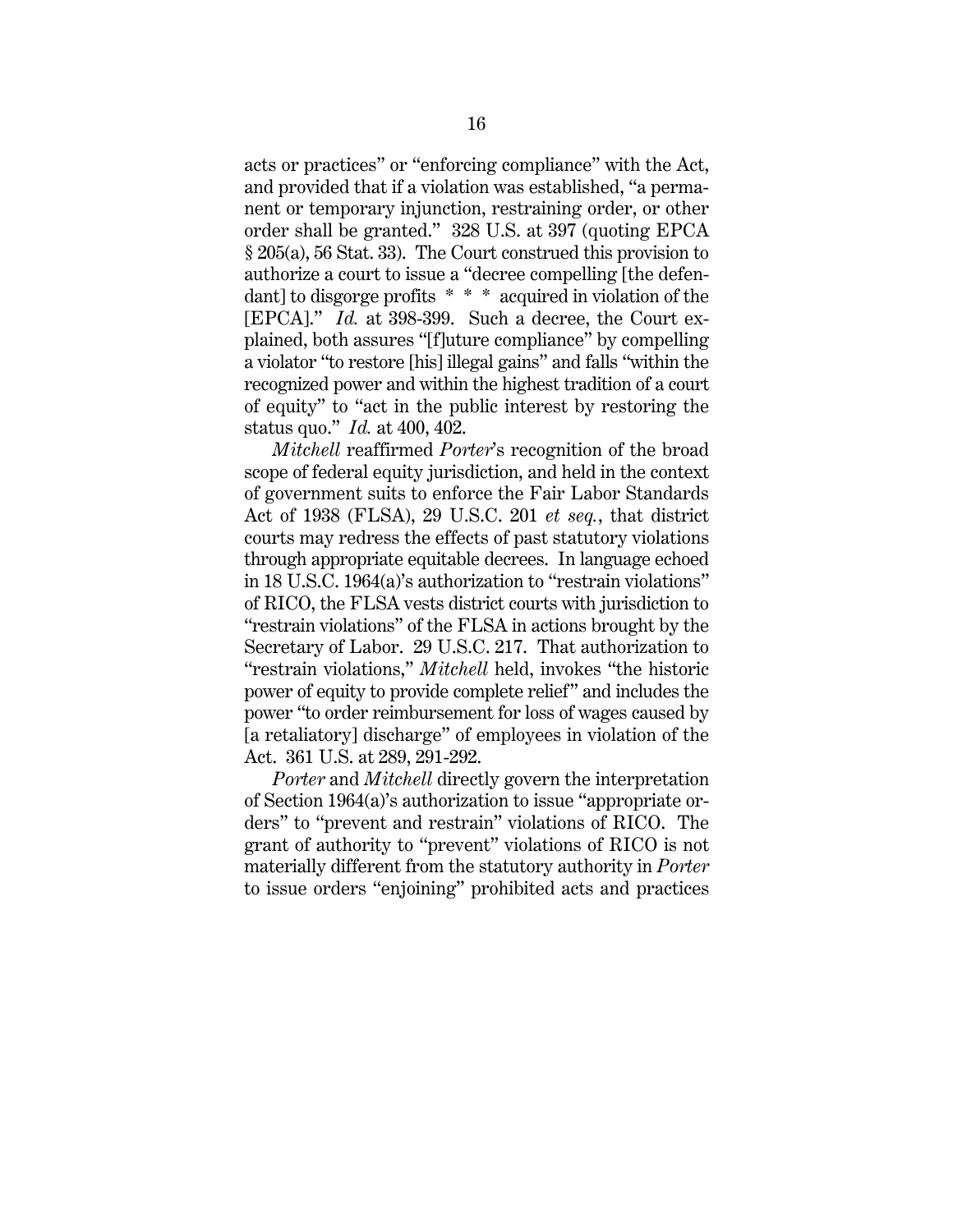and "enforcing" compliance with the Act, which permitted courts to direct defendants "to disgorge profits" flowing from statutory violations. See *Porter*, 328 U.S. 398-399. And authority to "restrain violations" of RICO is materially identical to the authority in the FLSA that *Mitchell* held confers the power to "provide complete relief" by directing monetary payments to redress harmful effects "caused by [the defendant's] unlawful" actions. *Mitchell*, 361 U.S. at 289, 291-292. The Congress that enacted Section 1964(a) in 1970 is presumed to have legislated with such firmly established and directly relevant decisions in mind. See, *e.g.*, *United States* v. *Alaska*, 521 U.S. 1, 35 (1997); *Cannon* v. *University of Chi.*, 441 U.S. 677, 698-699 (1979).<sup>4</sup>

The background rule of *Porter* and *Mitchell* means that RICO's text authorizes a district court to exercise the full range of equitable remedies—including disgorgement and other relief designed to undo the effects of past wrongdoing—absent a "clear" statutory command that "in so many words, or by a necessary and inescapable inference," re-

<sup>4</sup> The court of appeals' attempts to distinguish *Porter* and *Mitchell* are unavailing. The majority sought to confine *Porter* to the particular statute in that case, noting that, after *Porter* announced the controlling principles of construction, it went on to "set forth two theories under which" the restitution order fit within the specific language of EPCA. Pet. App. 112a-113a. *Mitchell*, however, expressly rejected just such an attempt to limit *Porter*. The Court stated that "[t]he applicability of [*Porter*'s] principle is not to be denied \* \* \* because, having set forth the governing inquiry, [*Porter*] went on to find in the language of the statute affirmative confirmation of the power to order reimbursement." 361 U.S. at 291. *Mitchell* left no doubt that *Porter* stated a rule of general applicability: "When Congress entrusts to an equity court the enforcement of prohibitions contained in a regulatory enactment, it must be taken to have acted cognizant of the historic power of equity to provide complete relief in light of the statutory purposes." *Id.* at 291-292.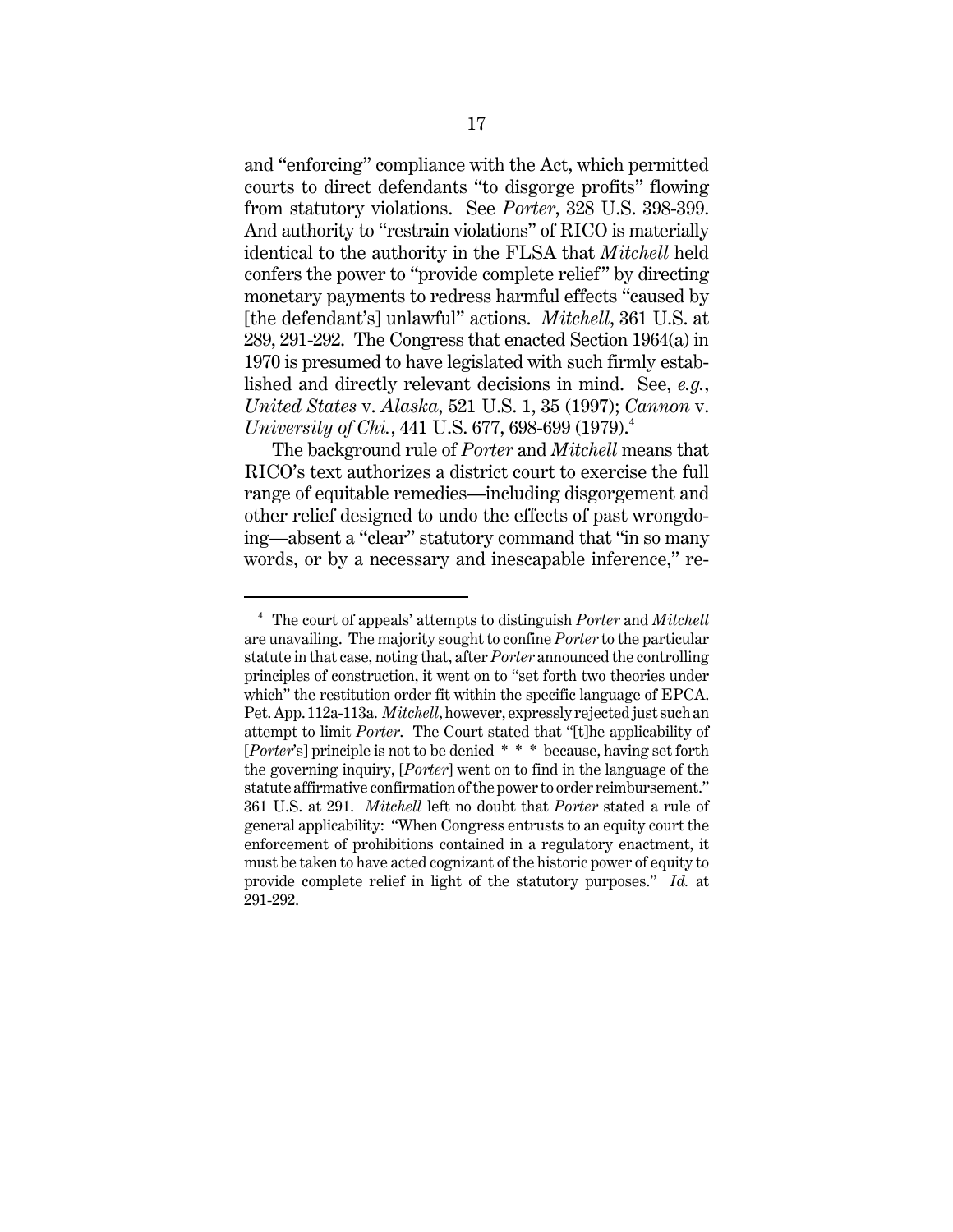stricts a district court's traditional, flexible equitable authority. See *Mitchell*, 361 U.S. at 291 (quoting *Porter*, 328 U.S. at 398). Nothing of the sort appears in RICO. Quite the contrary, the clear statutory command of RICO and the inescapable inference from its origins is that courts have broad authority to provide appropriate relief targeting illgotten gains and harmful effects of respondents' unlawful conduct.

Congress specifically directed in RICO's text that the statute "be liberally construed to effectuate its remedial purposes," OCCA § 904(a), 84 Stat. 947, and this Court has emphasized that this "liberal-construction mandate" applies with particular force "in § 1964, where RICO's remedial purposes are most evident." *Sedima, S.P.R.L.* v. *Imrex*  $Co., 473 \text{ U.S. } 479, 492 \text{ n.} 10 (1985).$ <sup>5</sup> The Court has also repeatedly recognized that Congress enacted RICO to "provide new weapons of unprecedented scope" to attack the "economic roots" of the targeted activity. *Russello* v. *United States*, 464 U.S. 16, 26 (1983). "RICO was an aggressive initiative to supplement old remedies and develop new methods for fighting crime" and, for that reason, the Court has emphasized that "all of the Act's provisions should be read" in the spirit of "attacking crime on all fronts." *Sedima*, 473 U.S. at 498; see S. Rep. No. 617, 91st Cong., 1st Sess. 79 (1969) (*Senate Report*) (RICO is intended to attack "their source of economic power" on "all available fronts"). That attack was intended, *inter alia*, to

 $5$  Even outside the Section 1964 context, the Court has consistently rejected arguments intended to restrict the statute's "clear but expansive" text, and has "repeatedly refused to adopt narrowing constructions of RICO in order to make it conform to a preconceived notion of what Congress intended to proscribe." *Boyle* v. *United States*, 129 S. Ct. 2237, 2246-2247 (2009) (quoting *Bridge* v. *Phoenix Bond & Indem. Co.*, 128 S. Ct. 2131, 2145 (2008)) (collecting cases).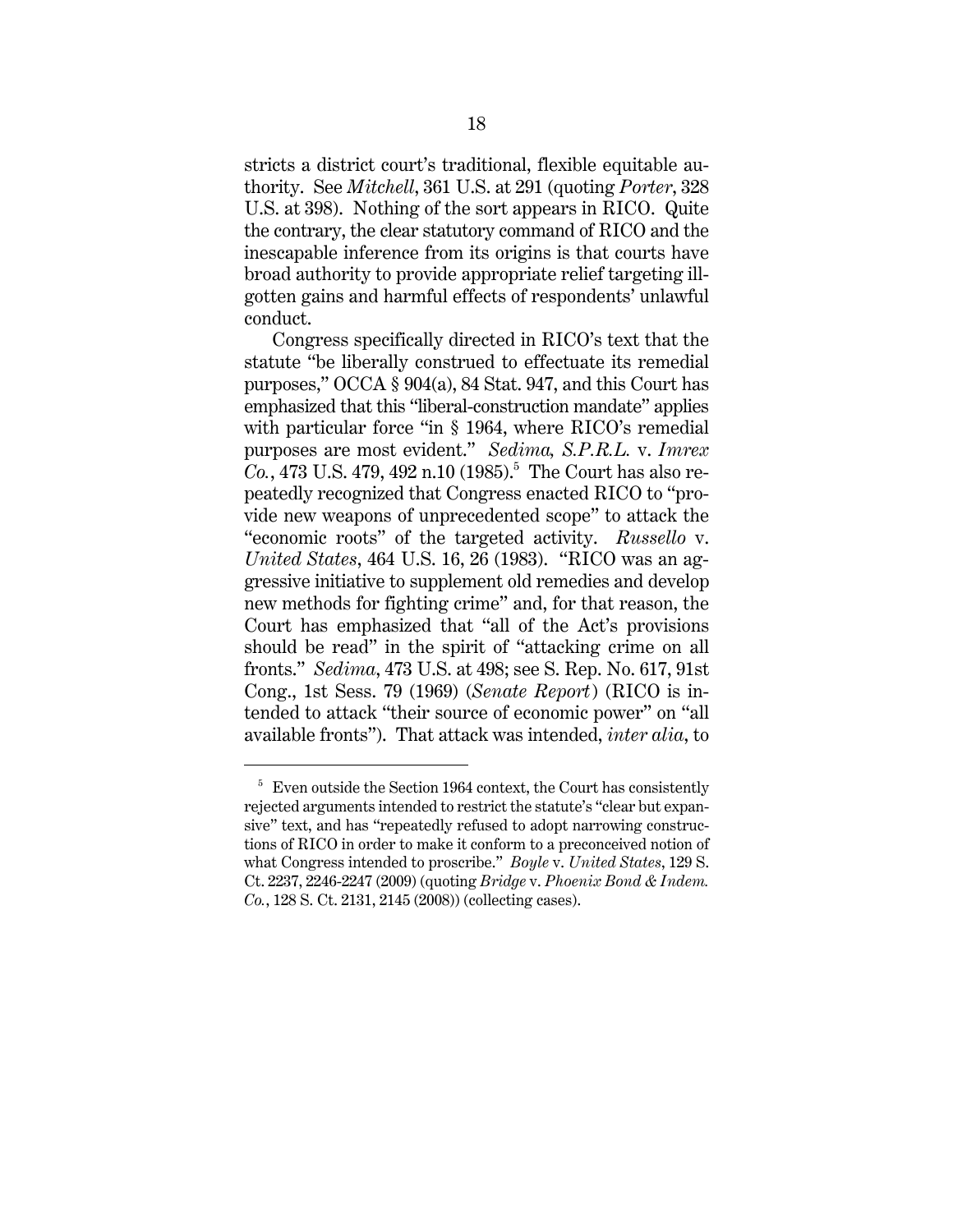"divest the association of the fruits of its ill-gotten gains." *Turkette*, 452 U.S. at 585.

The error in the court of appeals' narrow and rigid interpretation of Section 1964(a) in the face of that liberal construction mandate is especially vivid in the court's categorical rejection of the government's proposed smokingcessation and public-education remedies. Those measures were intended to halt the continuing and serious adverse health consequences of the fraudulent scheme perpetrated by respondents to induce untold numbers of individuals to commence and maintain into the future an addiction to respondents' products. The remedies would thereby prevent respondents from continuing to reap the financial benefits of their unlawful conduct that produced the addiction. One established meaning of "restrain" makes clear that Section 1964(a)'s broad grant of equitable authority includes the authority to compel such measures. Whereas "restrain" in some contexts can mean "to hold (as a person) back from some action," *Webster's Third New Int'l Dictionary* 1936 (1961) (definition 1a), the term also carries an additional meaning of particular relevance to those remedies: "to moderate or limit the force, effect, development, or full exercise of." See *ibid.* (definition 2a). Equitable orders that mitigate or limit the continuing "force" and "effect" of past statutory violations fall comfortably within the grant of authority in Section 1964(a) to "restrain" such violations.

That conclusion is reinforced by this Court's recognition of the appropriate scope of remedies in government enforcement actions under the antitrust laws, on which Congress drew to ensure an expansive reach of Section 1964(a). See, *e.g.*, *Senate Report* 81; *Klehr* v. *A.O. Smith Corp.*, 521 U.S. 179, 189 (1997). This Court has stressed that "[t]he purpose of relief in an antitrust case is 'so far as practicable, [to] cure the ill effects of the illegal conduct, and assure the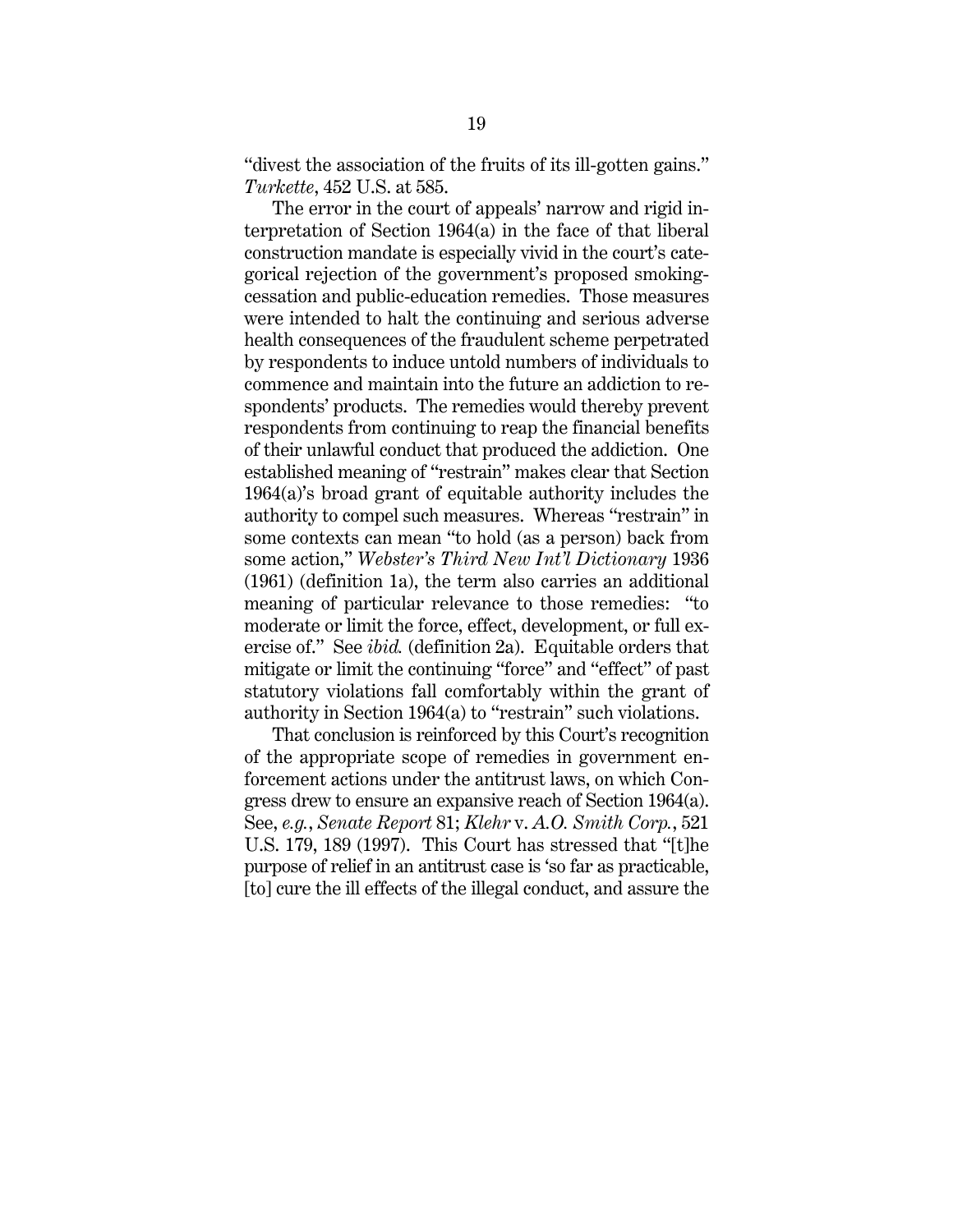public freedom from its continuance.'" *United States* v. *Glaxo Group Ltd.*, 410 U.S. 52, 64 (1973) (second brackets in original) (citation omitted); see also *Ford Motor Co.* v. *United States*, 405 U.S. 562, 573 n.8 (1972) (relief "necessary and appropriate in the public interest *to eliminate the effects* of the acquisition offensive to the statute") (citation omitted). So too here, the remedies the government sought were intended, *inter alia*, to cure and eliminate the effects of the conduct offensive to  $RICO.^6$ 

2. The court of appeals did not question the "historic power of equity to provide complete relief," *Mitchell*, 361 U.S. at 292, including the power to compel a wrongdoer to disgorge its ill-gotten gains, *Porter*, 328 U.S. at 401. It concluded, however, that RICO's text and structure restrict the scope of that authority, Pet. App. 111a, and that a "district court may craft only forward-looking remedies aimed at preventing and restraining future RICO violations," *id.* at 90a-91a. The court of appeals was wrong.

Nothing in RICO limits court orders to forward-looking remedies targeting future RICO violations. As *Porter* and *Mitchell* make clear, past statutory violations can produce ill-gotten gains or continue to cause harm that should, in

 $6$  The court of appeals distinguished the equitable relief available under RICO from that available in the antitrust context by reasoning that "[t]he condition of monopolization is itself a violation of the Sherman Act" and, for that reason, "district courts may order remedies to cure the monopolizing effects" of statutory violations. Pet. App. 93a. That is incorrect. "Simply possessing monopoly power and charging monopoly prices does not violate" the Sherman Act, which instead "targets 'the willful acquisition or maintenance of [monopoly] power.'" *Pacific Bell Tel. Co.* v. *Linkline Commc'ns, Inc.*, 129 S. Ct. 1109, 1118 (2009) (citation omitted). Accordingly, as with RICO, a court in an antitrust case can grant equitable relief to redress the continuing effects of a defendant's prior violation. See, *e.g.*, *Ford Motor Co.*, 405 U.S. at 575-576, 578.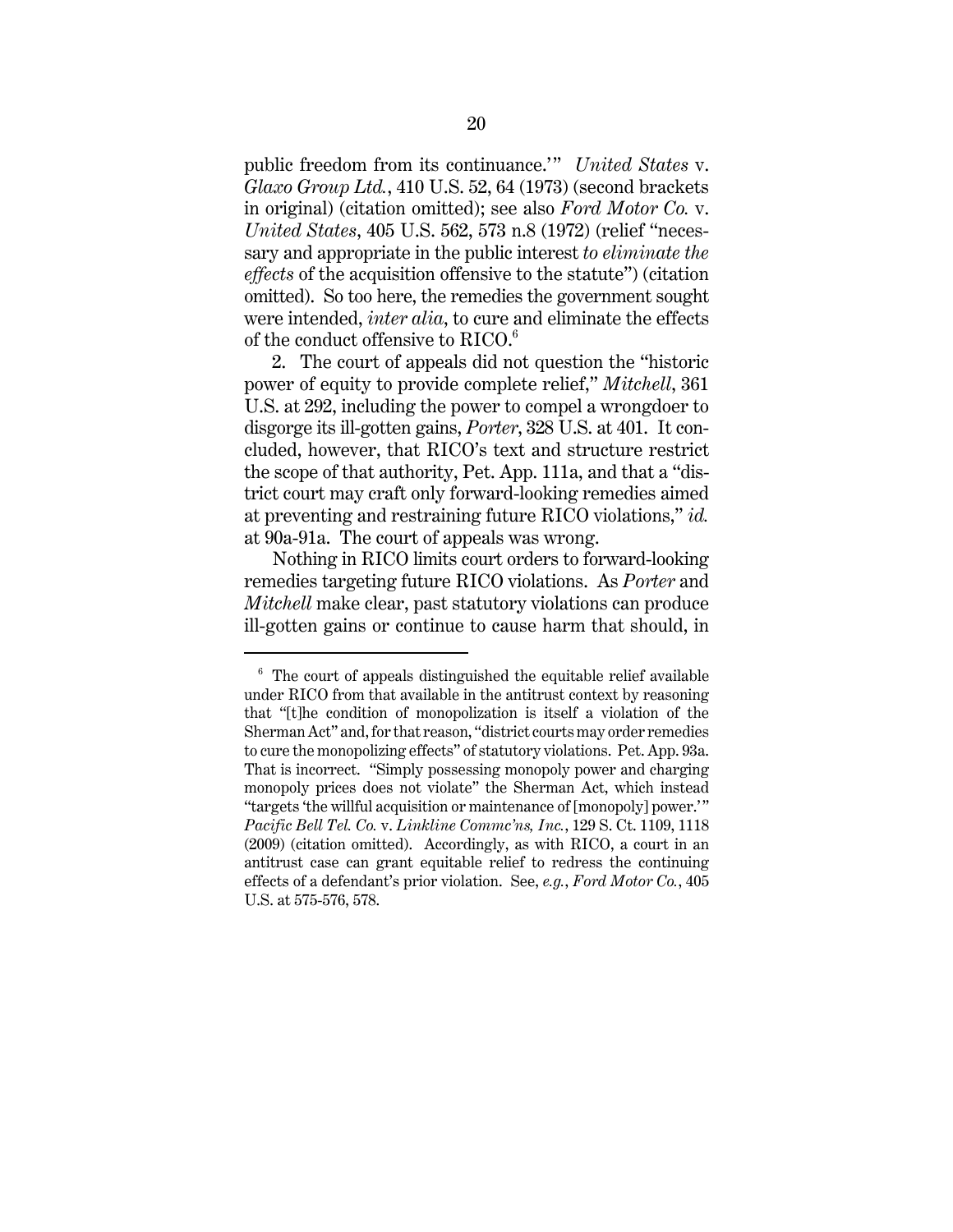the public interest, be redressed by an "appropriate order." A rigid distinction between forward- and backward-looking remedies under RICO simply ignores the "historic power of equity to provide complete relief in light of the statutory purposes." *Mitchell*, 361 U.S. at 292. And where RICO violations produce effects that survive the violation itself, the authority "to act in the public interest by restoring the status quo" falls squarely within the federal judiciary's "highest tradition." *Porter*, 328 U.S. at 402. None of the bases for the court of appeals' restrictive interpretation of Section 1964(a) survives analysis.

a. The court inferred that RICO limits a court's equitable authority from Section 1964(a)'s statement that courts have jurisdiction to issue appropriate orders "including, but not limited to:" ordering any person to divest himself of any interest in any enterprise; imposing reasonable restrictions on the future activities or investments of any person; or ordering the dissolution or reorganization of any enterprise. 18 U.S.C. 1964(a). The court reasoned that those remedies "are all aimed at separating the RICO criminal from the enterprise so that he cannot commit violations *in the future*," and that Section 1964(a) should therefore be read as authorizing only "remedies similar in nature" under the interpretive canons of *noscitur a sociis* and *ejusdem generis*. Pet. App. 113a, 116a-117a. There are two basic flaws in that analysis.

First, the court of appeals was wrong in its premise about the purpose of the remedies that Section 1964(a) identifies as "includ[ed]." While orders requiring divestiture, restrictions on future activities, or dissolution or reorganization of an enterprise can serve to separate the RICO violator from the enterprise and thereby protect against future violations, that is not the only purpose of such remedies. They also serve to restrain the ongoing effects of past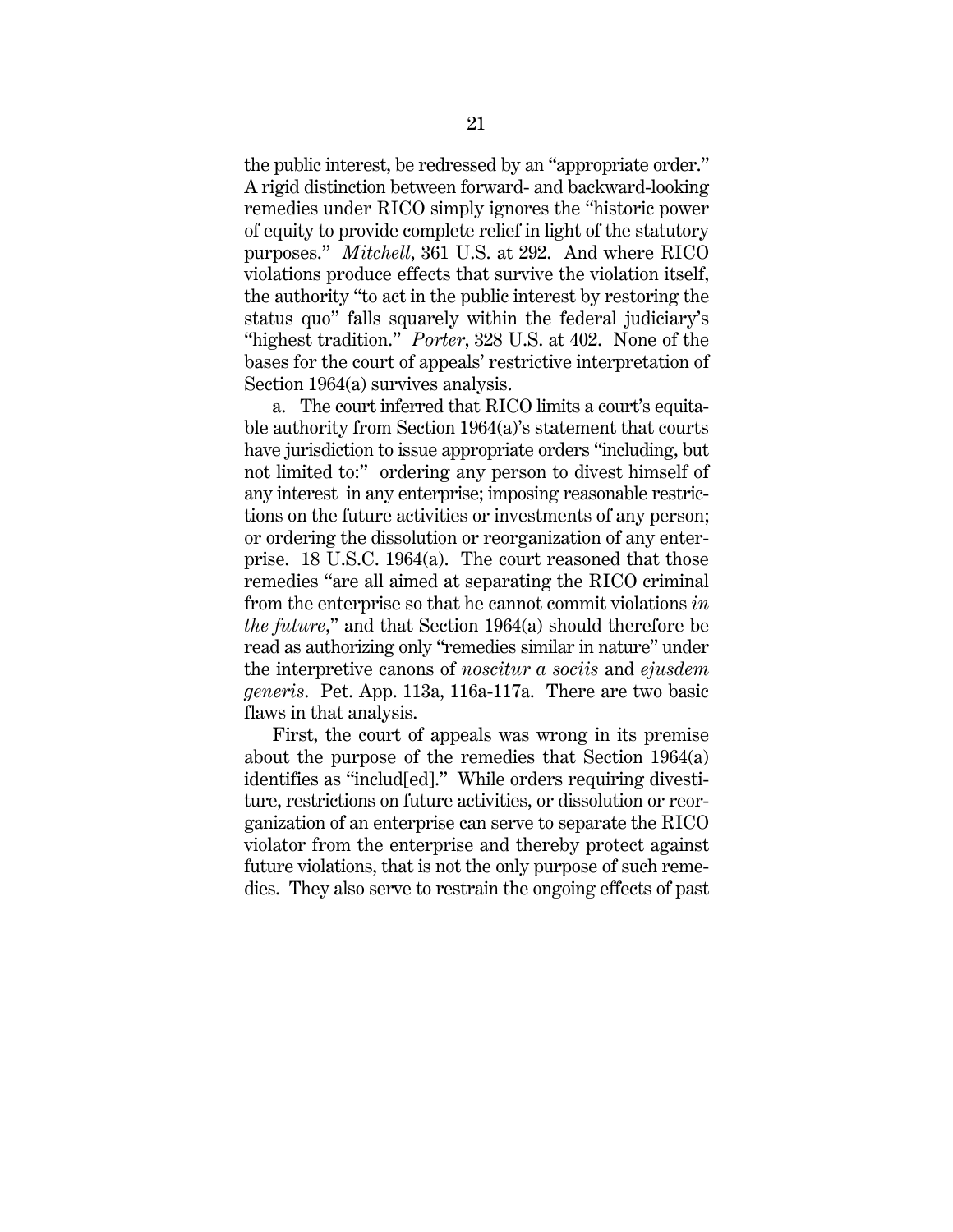conduct—*e.g.*, by undoing the corrupt election of a labor union leader, or reorganizing a company that has been infiltrated by organized crime to restore the company to lawful and fair operations.

Second, and in any event, RICO authorizes appropriate orders to "prevent and restrain" violations of RICO statutory text that under *Porter* and *Mitchell* confers the full power of equity to afford complete relief in government enforcement actions, including repayment of ill-gotten gains and undoing the continuing effects of past violations. Nothing in the succeeding phrase introduced by the word "including" limits the scope of that broad grant of authority. See *Federal Land Bank* v. *Bismarck Lumber Co.*, 314 U.S. 95, 100 (1941); *Phelps Dodge Corp.* v. *NLRB*, 313 U.S. 177, 189 (1941).

The word "include" is "frequently, if not generally, used as a word of extension or enlargement." *American Sur. Co.* v. *Marotta*, 287 U.S. 513, 517 (1933). That is clearly so here. The express "inclu[sion]" of specific remedies in Section 1964(a) guaranteed that it would be read *expansively* to encompass certain remedial measures that Congress deemed essential to address the illicit influence and economic base of RICO violators. See *Turkette*, 452 U.S. at 585, 591-593. Section 1964's remedial provisions afforded "*enhanced* sanctions and *new* remedies." 84 Stat. 923 (emphasis added). By identifying certain remedies, Congress ensured a broad, not restrictive, application of the equitable authority it conferred on federal courts to "prevent and restrain" RICO violations. That conclusion is underscored by Section 1964(a)'s express directive that the appropriate orders it authorizes are "not limited to" those identified, as well as by the legislative history. See *Senate Report* 81 ("The use of such remedies as prohibitory injunctions and the issuing of orders of divestment or dissolution is explic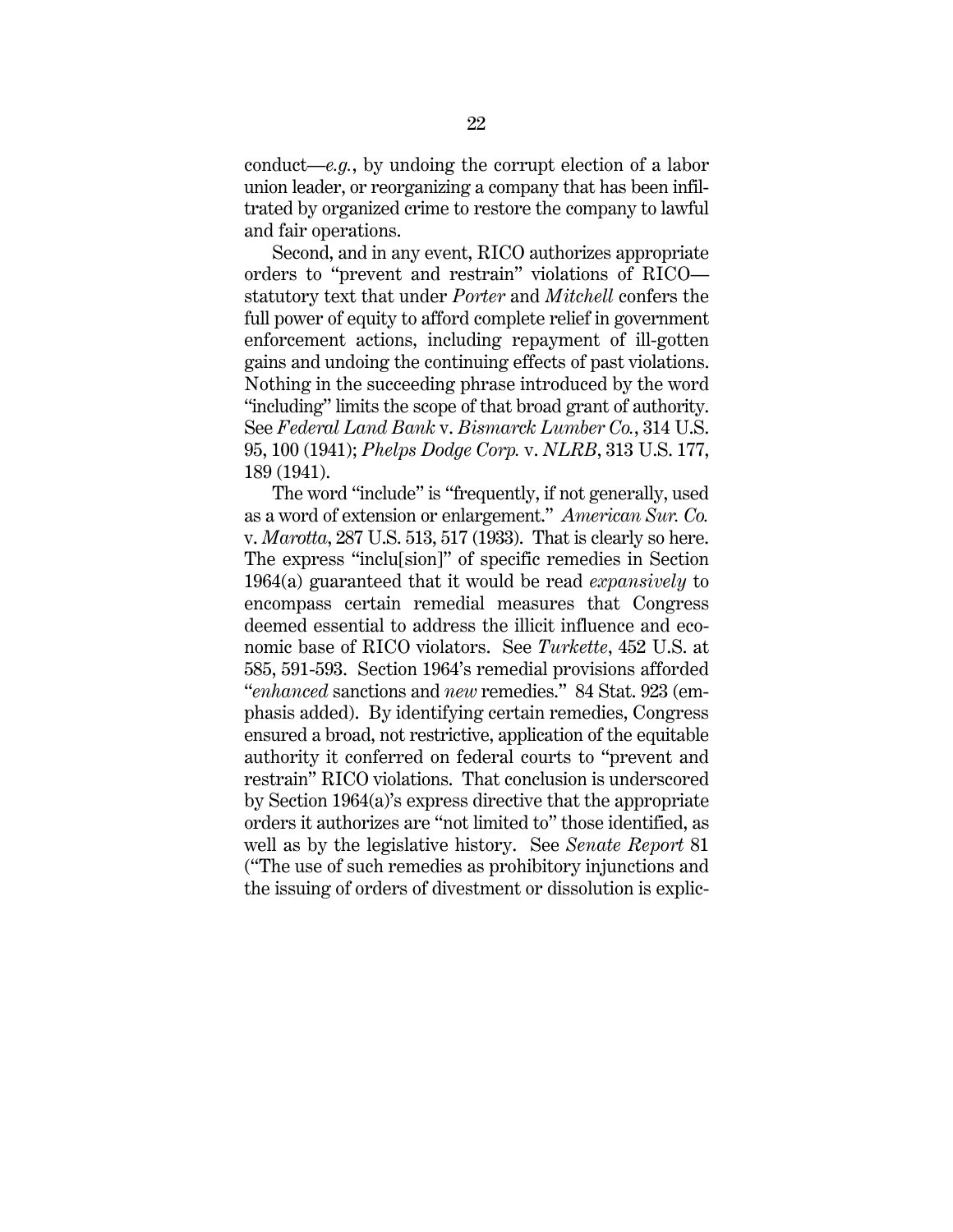itly authorized. Nevertheless, it must be emphasized that these remedies are not exclusive, and that [RICO] seeks essentially an economic, not a punitive goal.".

b. The court of appeals' analysis of RICO's structure likewise furnishes no basis for its decision. The court correctly observed that RICO provides for the district court in a criminal case to include a fine and mandatory forfeiture of unlawfully obtained proceeds as part of the sentence, 18 U.S.C. 1963(a), and that a person injured in his business or property by a RICO violation may sue the offender for treble damages, 18 U.S.C. 1964(c). See Pet. App. 117a-118a. But those alternative sanctions and remedies do not curtail the independent authority of the government to invoke the court's equitable jurisdiction to provide complete relief in the public interest.

Both *Porter* and *Mitchell* found such equitable authority available under statutes that provided a similarly broad range of alternative remedies. EPCA, at issue in *Porter*, provided "[l]egal, equitable and criminal sanctions," including a private cause of action allowing injured parties to recover treble damages caused by violations. See *Porter*, 328 U.S. at 404 & n.4, 406 n.9 (Rutledge, J., dissenting). The statute also permitted the government to seek such damages on behalf of the United States if the individual was not

 $\frac{7}{1}$  The court of appeals also erred in characterizing disgorgement of ill-gotten gains as a "quintessentially backward-looking remedy," Pet. App. 113a. See *id.* at 165a-174a (Tatel, J., dissenting). This Court and courts of appeals have repeatedly recognized that disgorgement serves a crucial forward-looking deterrent function. See, e.g., *Porter*, 328 U.S. at 400 ("Future compliance may be more definitely assured if one is compelled to restore one's illegal gains."); see also, *e.g.*, *SEC* v. *First City Fin. Corp.*, 890 F.2d 1215, 1230 (D.C. Cir. 1989) ("[d]isgorgement is an equitable remedy designed to deprive a wrongdoer of his unjust enrichment and to deter others from violating" federal law); *FTC* v. *Gem Merch. Corp.*, 87 F.3d 466, 470 (11th Cir. 1996) (same).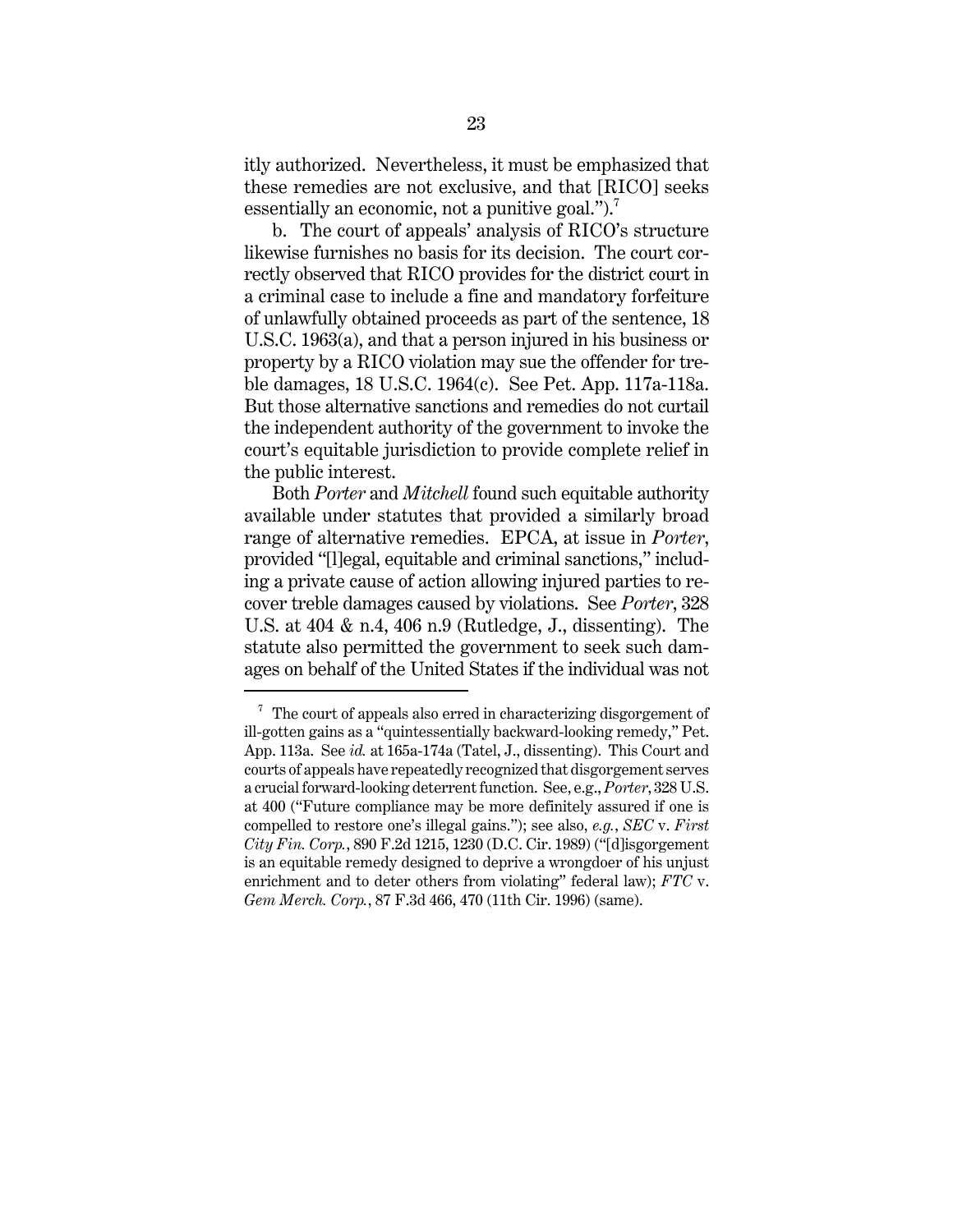entitled to sue. Pet. App. 150a (Tatel, J., dissenting). Yet such alternative remedies did not displace the equitable authority to protect "the public interest by restoring the status quo." *Porter*, 328 U.S. at 402. In *Mitchell*, the Court similarly "thought it insignificant that  $* * *$  both the aggrieved employees and the Secretary could seek lost wages in actions at law under FLSA." Pet. App. 156a (Tatel, J., dissenting) (citing *Mitchell*, 361 U.S. at 303 (Whittaker, J. dissenting)).

The majority below was also mistaken in imposing rigid limitations on available remedies under Section 1964(a) on the ground that, in its view, the "overlap" between disgorgement and criminal forfeiture would circumvent "the additional procedural safeguards that attend criminal charges." Pet. App. 118a. Congress did not intend RICO's criminal and civil remedies to be mutually exclusive. Rather, Congress intended that RICO's deliberately "enhanced sanctions and new remedies," 84 Stat. 923, would give the government a full range of criminal and civil tools and the ability to choose whichever would be most effective. See *Senate Report* 80 (observing that criminal prosecution is "a relatively ineffectual tool" for implementing RICO's "economic policy"). Congress was fully aware of the potential overlap between RICO's criminal and civil remedies, and it intended that a criminal influence "can be legally separated from the organization, either by the criminal law approach \* \* \* or through a civil law approach of equitable relief." *Id.* at 79. That very "combination of criminal and civil penalties" was enacted by Congress to establish "an extraordinary potential for striking a mortal blow against the property interests" of RICO violators. *Turkette*, 452 U.S. at 592 (citation omitted).

The majority erred in equating equitable disgorgement with RICO's provisions for criminal forfeiture and private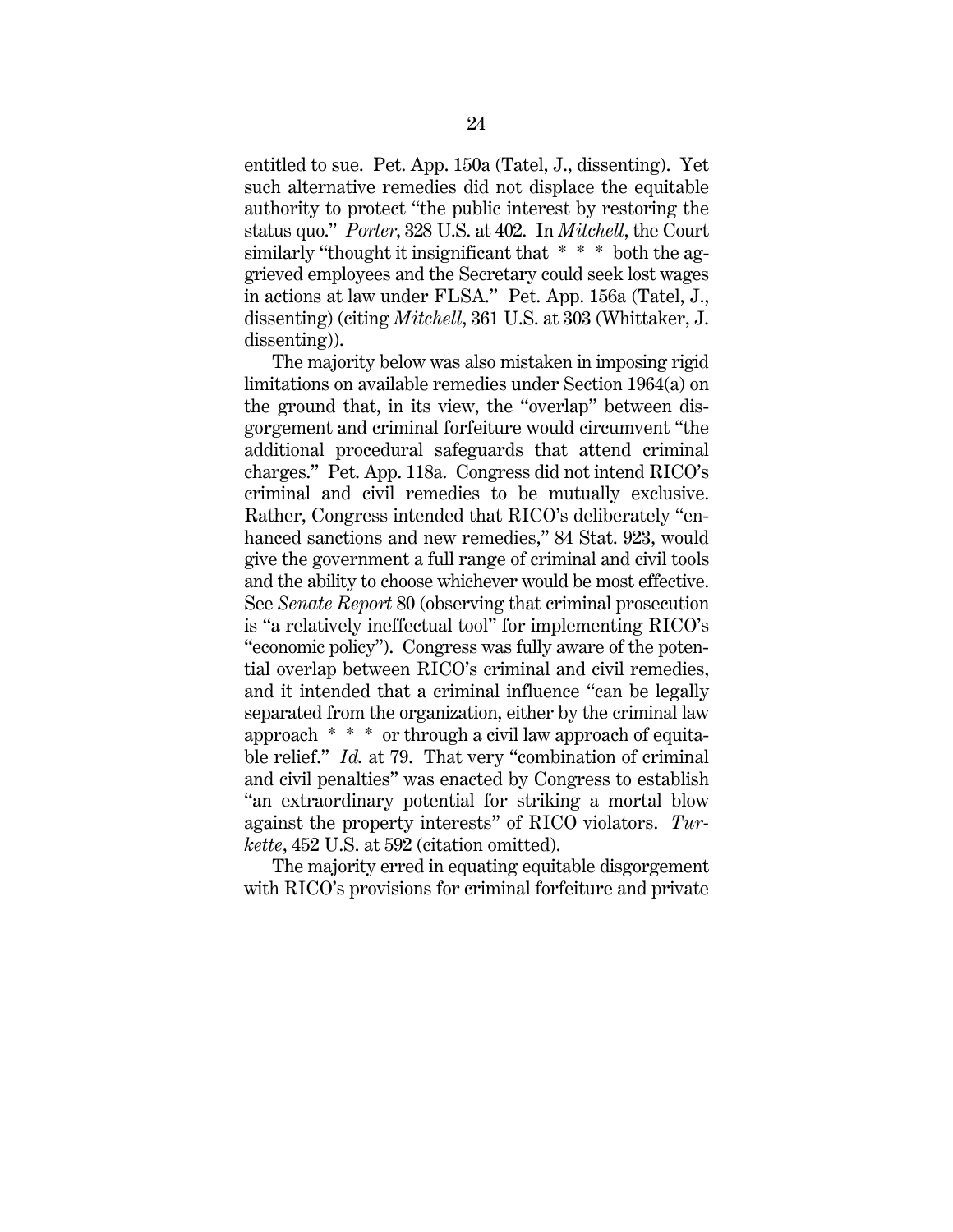damages. Unlike both forfeiture and damages, disgorgement and other equitable remedies, such as the government's proposed smoking-cessation program, are committed to the court's sound discretion. And, unlike a private damages award under Section 1964(c), disgorgement is not trebled; and neither disgorgement nor the other remedies authorized by Section 1964(a) are keyed to a victim's loss, but rather are directly tied to the wrongdoer's ill-gotten gains, the ongoing effects of its RICO violation, and the deterrence of any future violations.

c. The court of appeals similarly erred in believing that *Meghrig* v. *KFC Western, Inc*., 516 U.S. 479 (1996), supports its conclusion that Section 1964(a)'s authority to "restrain" RICO violations is "only aimed at future actions." See Pet. App. 114a. *Meghrig* construed a provision of the Resource Conservation and Recovery Act of 1976 (RCRA), 42 U.S.C. 6901 *et seq.*, that permitted courts to "restrain any person" who contributed to the improper disposal of solid or hazardous waste. That provision, the Court concluded, contemplates prohibitory injunctions to prevent "a responsible party from further violating RCRA" but does not permit the court in a citizen suit to order the defendant to reimburse a private party for costs incurred to clean up a defendant's past RCRA violations. *Meghrig*, 516 U.S. at 484. RCRA's distinctive text and context warranted that limitation for reasons that have no application to Section 1964(a).

Moreover, *Meghrig* emphasized that RCRA authorizes relief only if a plaintiff shows "imminent" danger of harm to health or the environment. That requirement, the Court concluded, was incompatible with a reading of RCRA as permitting suits to compensate private plaintiffs for cleanup efforts that have already redressed the harm. *Meghrig*, 516 U.S. at 485-486. Indeed, RCRA bars citizens suits if the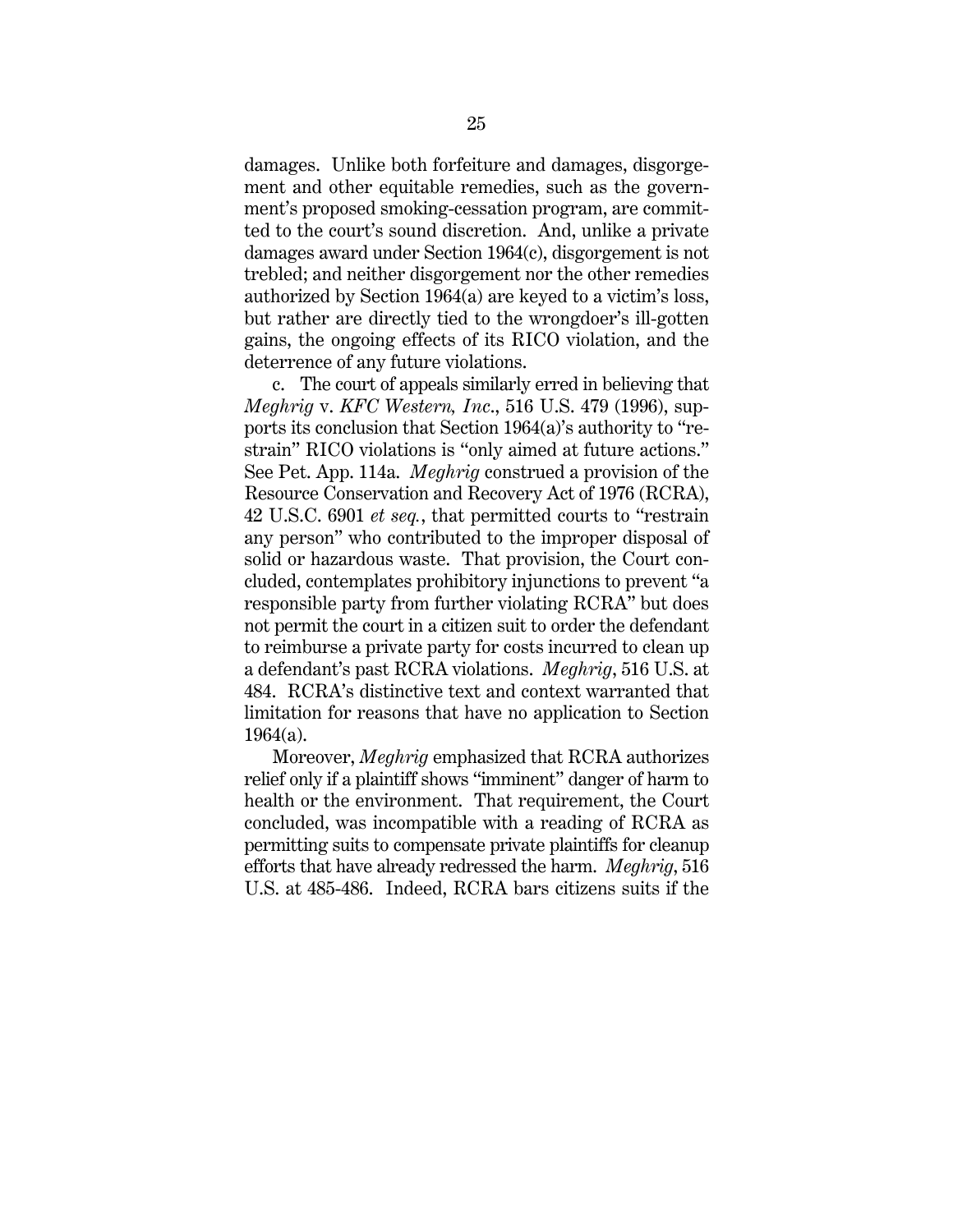government is prosecuting a separate enforcement action. That limitation confirmed that RCRA was not "designed to compensate private parties for their past cleanup efforts," because it would make RCRA "a wholly irrational mechanism for doing so." *Id.* at 486. Those distinctive forwardlooking features of RCRA created an "inescapable inference," *Porter*, 328 U.S. at 398, that Congress did not intend in RCRA to vest courts with full equitable authority to provide complete relief. RICO contains no analogous restrictions.

#### **B. The D.C. Circuit's Interpretation Of Section 1964(a) Conflicts With Decisions Of Other Courts of Appeals**

1. The court of appeals' interpretation of Section 1964(a) not only conflicts with the principles established in *Porter* and *Mitchell*, but also creates a direct conflict with the Second Circuit's decision in *United States* v. *Carson*, 52 F.3d 1173 (1995), cert. denied, 516 U.S. 1122 (1996), and the Fifth Circuit's decision in *Richard* v. *Hoechst Celanese Chemical Group, Inc.*, 355 F.3d 345 (2003), cert. denied, 543 U.S. 917 (2004). As the panel itself recognized (Pet. App. 119a-120a; see *id.* at 102a n.1), the D.C. Circuit is the only court of appeals to hold that disgorgement is categorically unavailable under Section 1964(a), regardless of the facts.

In *Carson*, the Second Circuit held that "disgorgement is among the equitable powers available to the district court" under Section 1964(a), and concluded that disgorgement may be ordered if "the gains are being used to fund or promote the illegal conduct, or constitute capital available for that purpose." 52 F.3d at 1181-1182. In *Richard*, the Fifth Circuit agreed that "disgorgement is generally available under § 1964," and similarly stated that disgorgement may be ordered to prevent future statutory violations. 355 F.3d at 354-355. This Court's decisions do not sanction the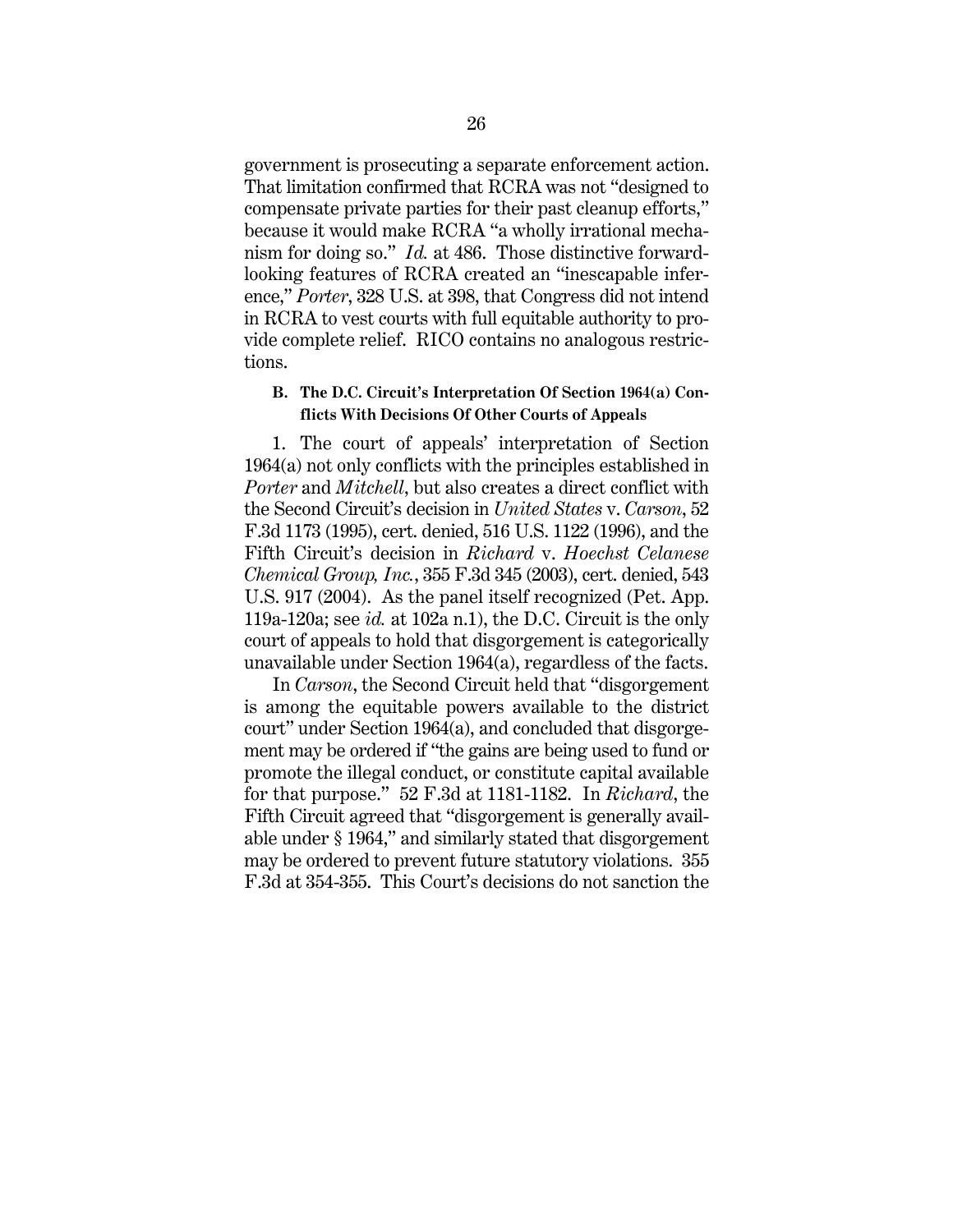limitations on disgorgement identified in *Carson* and *Richard*. But regardless of those limitations, the Second and Fifth Circuit decisions cannot be reconciled with the D.C. Circuit's holding that disgorgement is, as a matter of law, unavailable under Section 1964(a).

2. The D.C. Circuit's decision is also inconsistent with decisions of other courts of appeals applying the principles of *Porter* and *Mitchell* in other contexts. As Judge Tatel explained (Pet. App. 157a), those courts have repeatedly held that grants of equitable authority similar to that in Section 1964(a) do not restrict a federal court's power to order equitable disgorgement or restitution. See, *e.g.*, *United States* v. *Universal Mgmt. Servs., Inc.*, 191 F.3d 750, 760 (6th Cir. 1999) (grant of jurisdiction in the Federal Food, Drug, and Cosmetic Act (FFDCA) "to restrain" violations authorizes disgorgement and restitution), cert. denied, 530 U.S. 1274 (2000); *FTC* v. *Gem Merch. Corp.*, 87 F.3d 466, 469 (11th Cir. 1996) (authorization "to enjoin" violations of the Federal Trade Commission Act does not restrict power to order disgorgement); *SEC* v. *First City Fin. Corp*., 890 F.2d 1215, 1230 (D.C. Cir. 1989) (provisions of Securities Exchange Act enabling court "to enjoin" violations, 15 U.S.C. 78u(d)(1), encompasses power to order disgorgement); *ICC* v. *B&T Transp. Co.*, 613 F.2d 1182, 1183- 1184 (1st Cir. 1980) (provision of Motor Carrier Act of 1980 empowering ICC "to seek only prospective injunctions to restrain future conduct" encompasses restitution); *CFTC* v. *Hunt*, 591 F.2d 1211, 1223 (7th Cir. 1979) (absent express restriction, Commodity Exchange Act (CEA) authorizes order compelling disgorgement of illegally obtained profits); *CFTC* v. *British Am. Commodity Options Corp.*, 788 F.2d 92, 94 (2d Cir.) (following *Hunt*), cert. denied, 479 U.S. 853 (1986); *CFTC* v. *American Metals Exch. Corp.*, 991 F.2d 71, 76 & n.9 (3d Cir. 1993) (same); *CFTC* v. *CO Petro*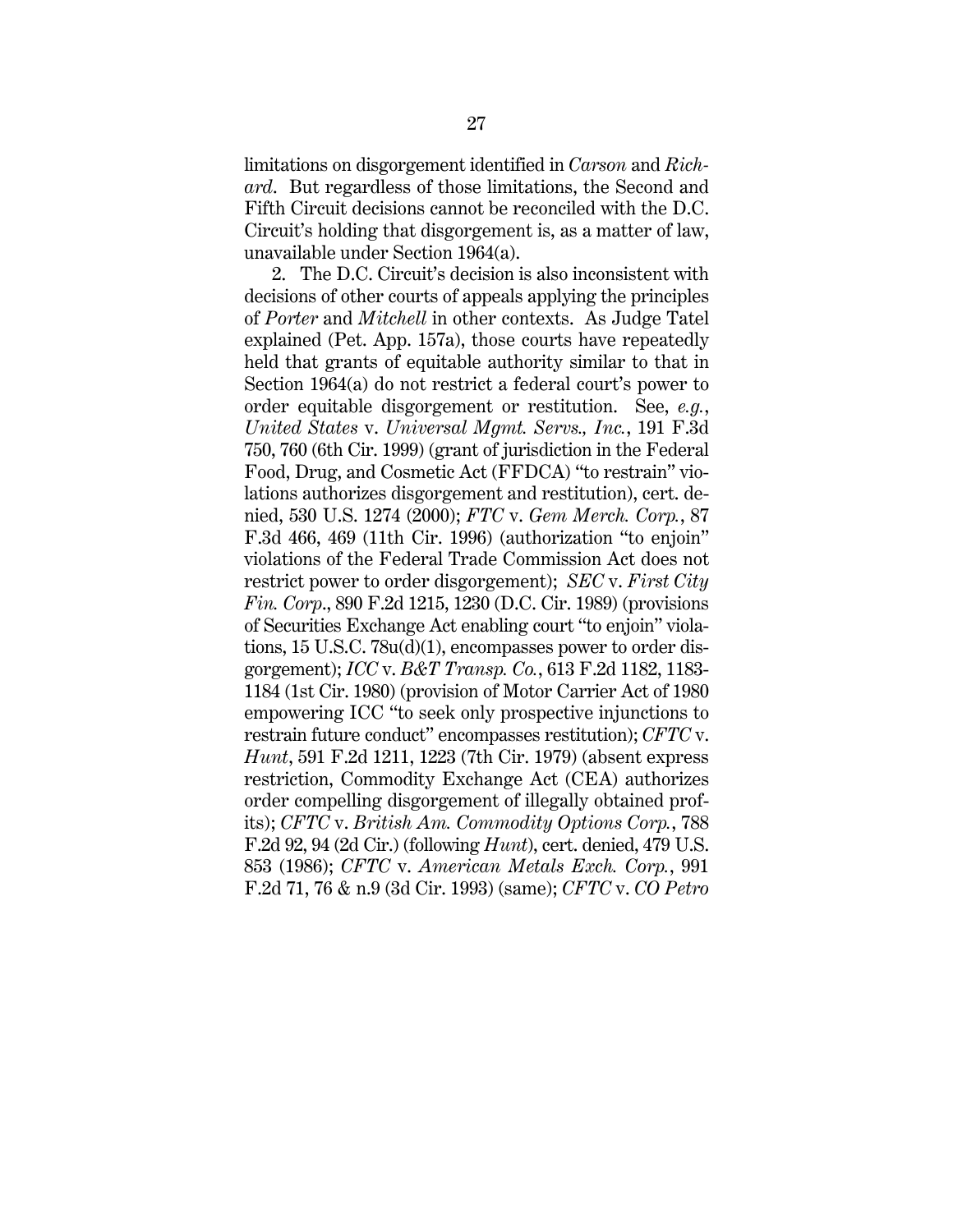*Mktg. Group, Inc.*, 680 F.2d 573, 583-584 (9th Cir. 1982) (same).

Decisions of courts of appeals since the D.C. Circuit rendered its controlling decision in this case in 2005 further underscore the anomaly of its approach. For instance, the Eleventh Circuit has since followed *Porter* and *Mitchell* to hold that Congress's grant of jurisdiction "to enjoin" violations of the CEA "carries with it the full range of equitable remedies, among which is the power to grant restitution." *CFTC* v. *Wilshire Inv. Mgmt. Co.*, 531 F.3d 1339, 1344 (2008). The Third Circuit has likewise held that the FFDCA, which confers jurisdiction "to restrain violations," authorizes an order compelling restitution. *United States* v. *Lane Labs-USA Inc.*, 427 F.3d 219, 223-225 (2005). And the Tenth Circuit, specifically rejecting the D.C. Circuit's premise that disgorgement is a wholly backward-looking remedy, has held that the FFDCA authorizes disgorgement of ill-gotten gains. *United States* v. *Rx Depot*, 438 F.3d 1052, 1058 & n.4, 1061, cert. denied, 549 U.S. 817 (2006). Those recent decisions both underscore the error of the court of appeals' interpretive approach and heighten the need for this Court's review.

#### **C. The Court Of Appeals Incorrectly Decided An Issue Of Exceptional Importance**

As this Court has explained, Congress sought to curtail the "revenue and power" that RICO violators derive from their illegal conduct, and it therefore provided remedies that would allow "an attack \* \* \* on *their source of economic power itself*." *Turkette*, 452 U.S. at 592 (quoting *Senate Report* 79). Section 1964(a) accordingly grants courts authority to craft "equitable relief broad enough to do all that is necessary" to address "the economic base" of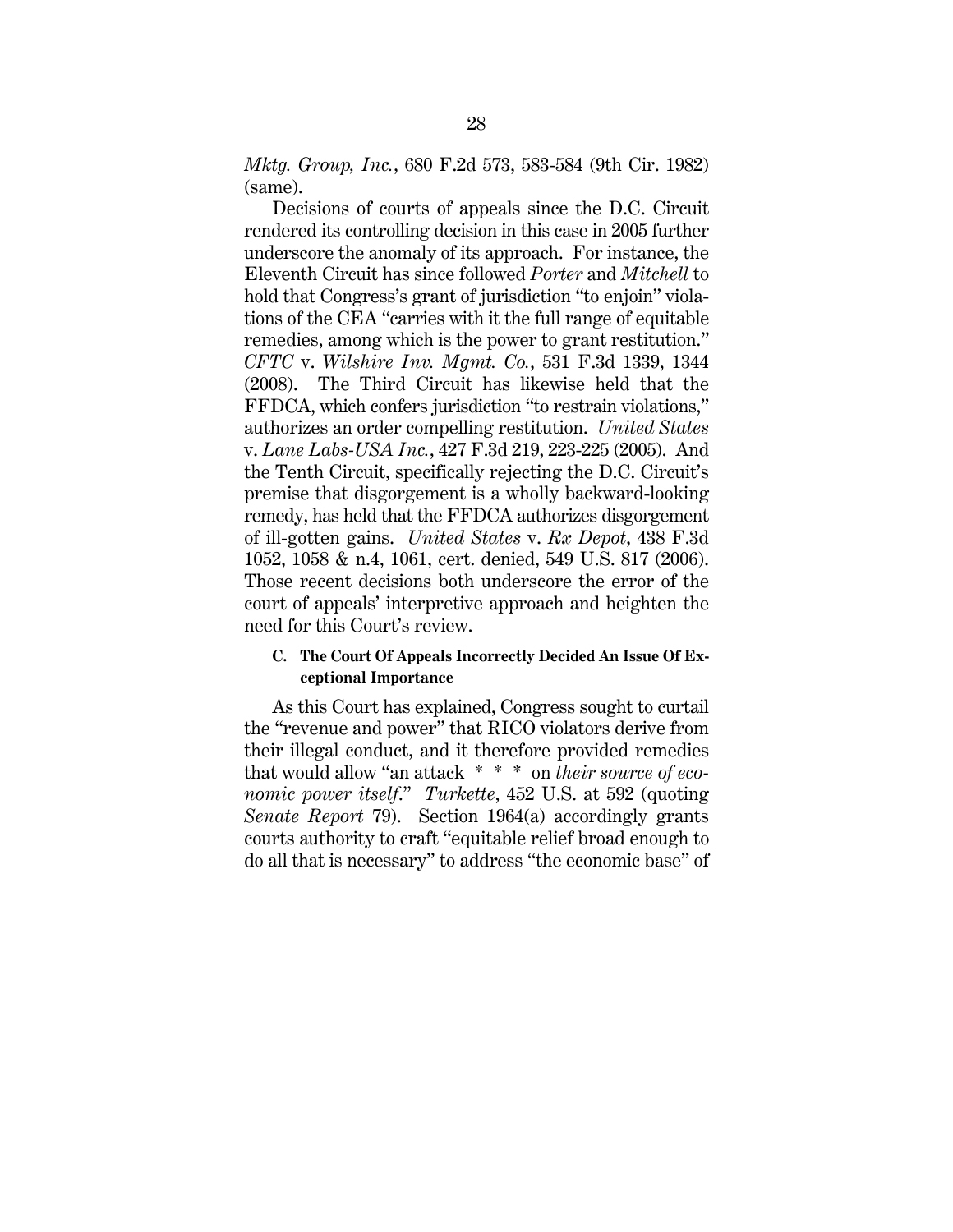RICO violators and to "free the channels of commerce from all illicit activity." *Senate Report* 79.

This Court's decision in *Turkette* recognized that Section 1964 empowers courts "to divest the association of the fruits of its ill-gotten gains." 452 U.S. at 585. The court of appeals nonetheless held that disgorgement is categorically unavailable precisely *because* it is "aimed at separating the criminal from his prior ill-gotten gains." Pet. App. 117a. That holding frustrates one of the chief aims of RICO's civil remedies—deterring future RICO violations by depriving the RICO enterprise of the economic benefits of its unlawful conduct. And the court of appeals' further rejection of the proposed smoking-cessation and education remedies frustrates the courts' ability to redress the continued effects of RICO violations. The court of appeals' decision therefore has potentially far-reaching implications for RICO cases generally.

In addition, the court of appeals' imposition of rigid limitations on the broad and flexible remedial authority intended by Congress under Section 1964(a) raises a question of preeminent importance in the context of this case. The findings sustained by the court of appeals establish that, for half a century, respondents participated in the conduct of the affairs of an enterprise with "the common purpose of obtaining cigarette proceeds by defrauding existing and potential smokers" about the health effects and addictiveness of cigarettes. Pet. App. 25a. Their "efforts to deny and distort the scientific evidence of smoking's harms are demonstrated by not only decades of press releases, reports, booklets, newsletters, television and radio appearances, and scientific symposia and publications, but also by evidence of their concerted[] efforts to attack and undermine the studies in mainstream scientific publications." 449 F. Supp. 2d at 855. These public statements were not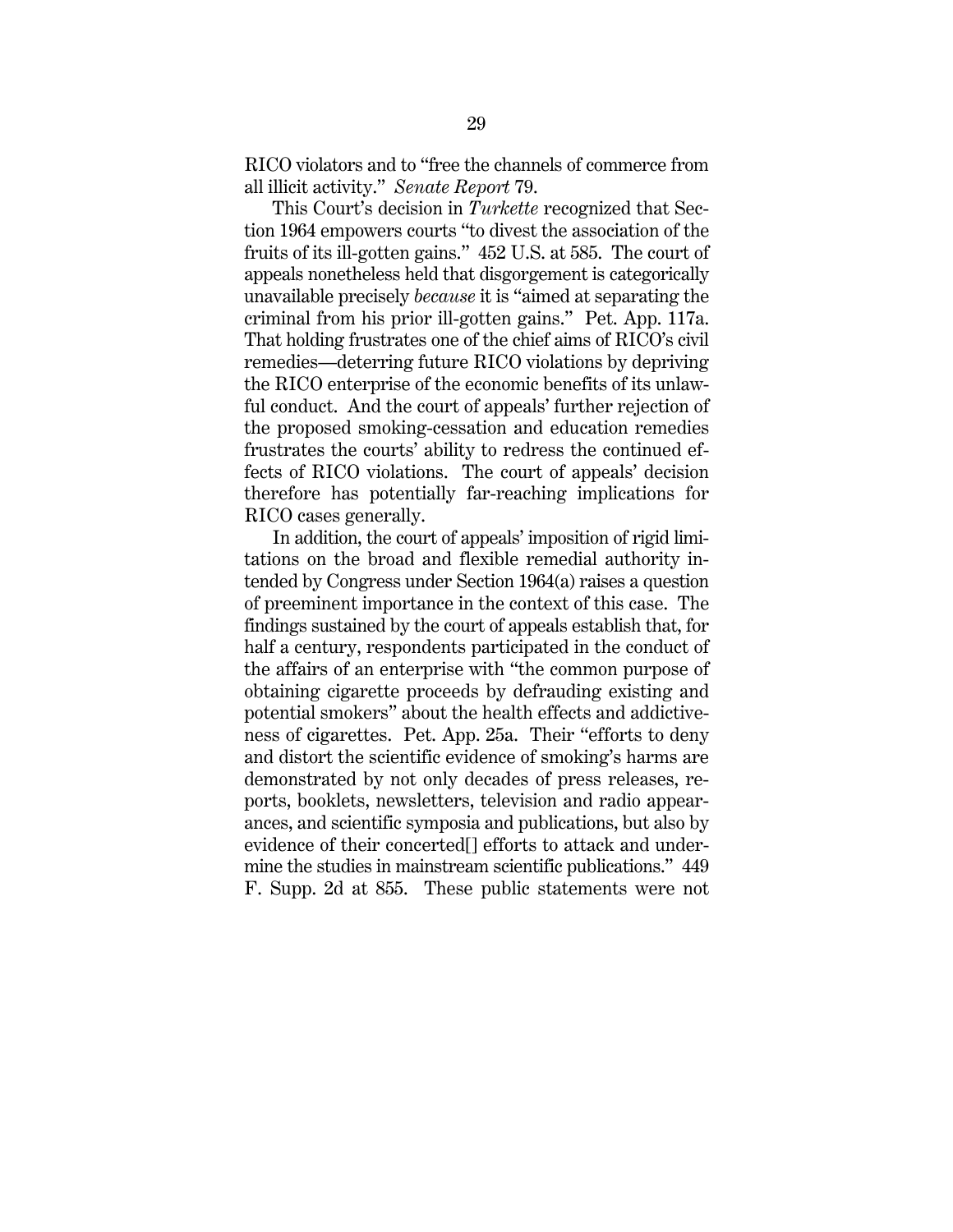merely false or misleading; they were "clearly and deliberately false": "[Respondents] knew of their falsity at the time and made the statements with the intent to deceive." Pet. App. 41a-42a.

At the same time, the manufacturers "marketed and promoted their low tar brands to smokers—who were concerned about the health hazards of smoking or considering quitting—as less harmful than full flavor cigarettes despite either lacking evidence to substantiate their claims or knowing them to be false." Pet. App. 6a. And based on their extensive research regarding the ways in which "the physical and chemical design parameters of cigarettes influence the delivery of nicotine to smokers," respondents "engineered their products around creating and sustaining this addiction." *Ibid.*; see also *id*. at 34a-35a. As a result of their intentional deception, respondents' "efforts have been successful" both in dissuading low tar smokers from quitting (notwithstanding their "greater desire to quit"), 449 F. Supp. 2d at 860, and in "dramatically increas[ing] their sales of low tar/light cigarettes." Pet. App. 322a-323a; see p. 5, *supra*.

The smoking-cessation and public-education remedies precluded by the court of appeals would directly remedy the "extremely successful scheme to increase [respondents'] revenues at the expense of smokers, potential smokers, and the American public" and, as the district court concluded, "would unquestionably serve the public interest." Pet. App. 391a-392a, 399a. Such remedies are essential to complete relief in this case. The human and economic consequences of respondents' actions are difficult to overstate. "More than 400,000 people die each year from tobacco-related illnesses, such as cancer, respiratory illnesses, and heart disease, often suffering long and painful deaths." *FDA* v. *Brown & Williamson Tobacco Corp*., 529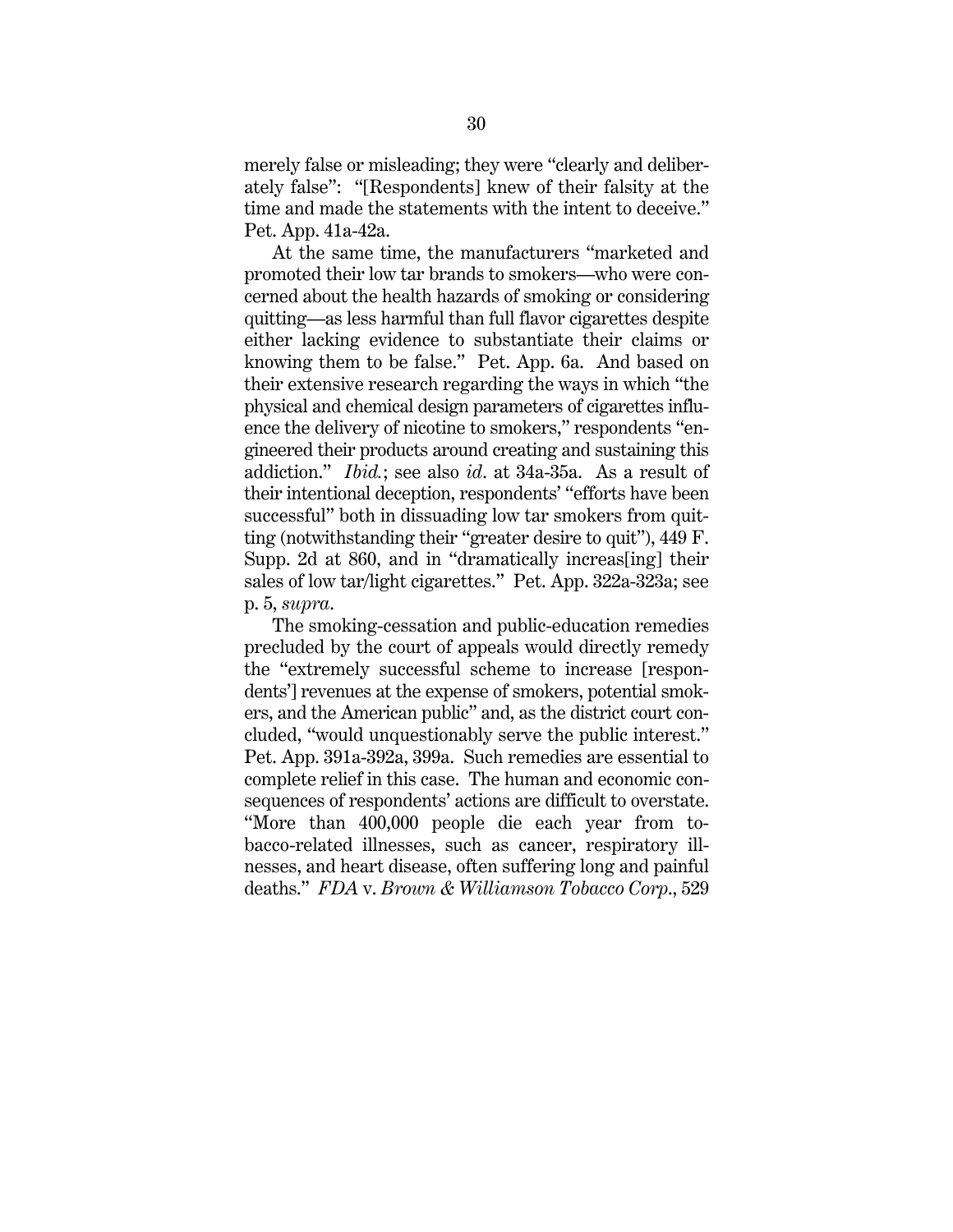U.S. 120, 134 (2000) (citation omitted). "Tobacco alone kills more people each year in the United States than acquired immunodeficiency syndrome (AIDS), car accidents, alcohol, homicides, illegal drugs, suicides, and fires, combined." *Id*. at 134-135 (citation omitted). Because nicotine is so addictive, the serious health effects of respondents' massive fraud, along with respondents' ability to continue profiting from that conduct, will persist indefinitely absent relief such as the smoking-cessation and public-education reme $dies.<sup>8</sup>$ 

Under the text of RICO and the Court's decisions in *Porter* and *Mitchell*, the district court has the equitable authority to "divest the association of the fruits of its ill-gotten gains," *Turkette*, 452 U.S. at 585, and to rectify "the continuing effects of past illegal conduct" on smokers addicted through fraud and on respondents' continued ability to profit from their past wrongs, Pet App. 92a. The Court's review is warranted to resolve the conflict between the decision below and this Court's decisions in *Porter* and *Mitchell*; to resolve the conflicts among the court of appeals on the scope of equitable relief, both under RICO and more generally; and to restore to the district court the discretion required to fashion appropriate remedies for respondents' sustained and extensive violations of RICO.

 $8<sup>8</sup>$  The exceptional importance of remedies such as those has not been altered by Congress's recent enactment of the Family Smoking Prevention and Tobacco Control Act (FSPTCA), Pub. L. No. 111-31, Div. A, 123 Stat. 1776 (to be codified in part at 21 U.S.C. 387 *et seq.*). Although the FSPTCA provides, *inter alia*, for the prospective regulation of tobacco products in certain respects, it does not address the ongoing effects of respondents' scheme to defraud, and Congress specifically directed that "[n]othing in th[e] [FSPTCA] \* \* \* shall be construed to— \* \* \* affect any action pending in Federal \* \* \* court." *Id.* § 4(a), 123 Stat. 1782.